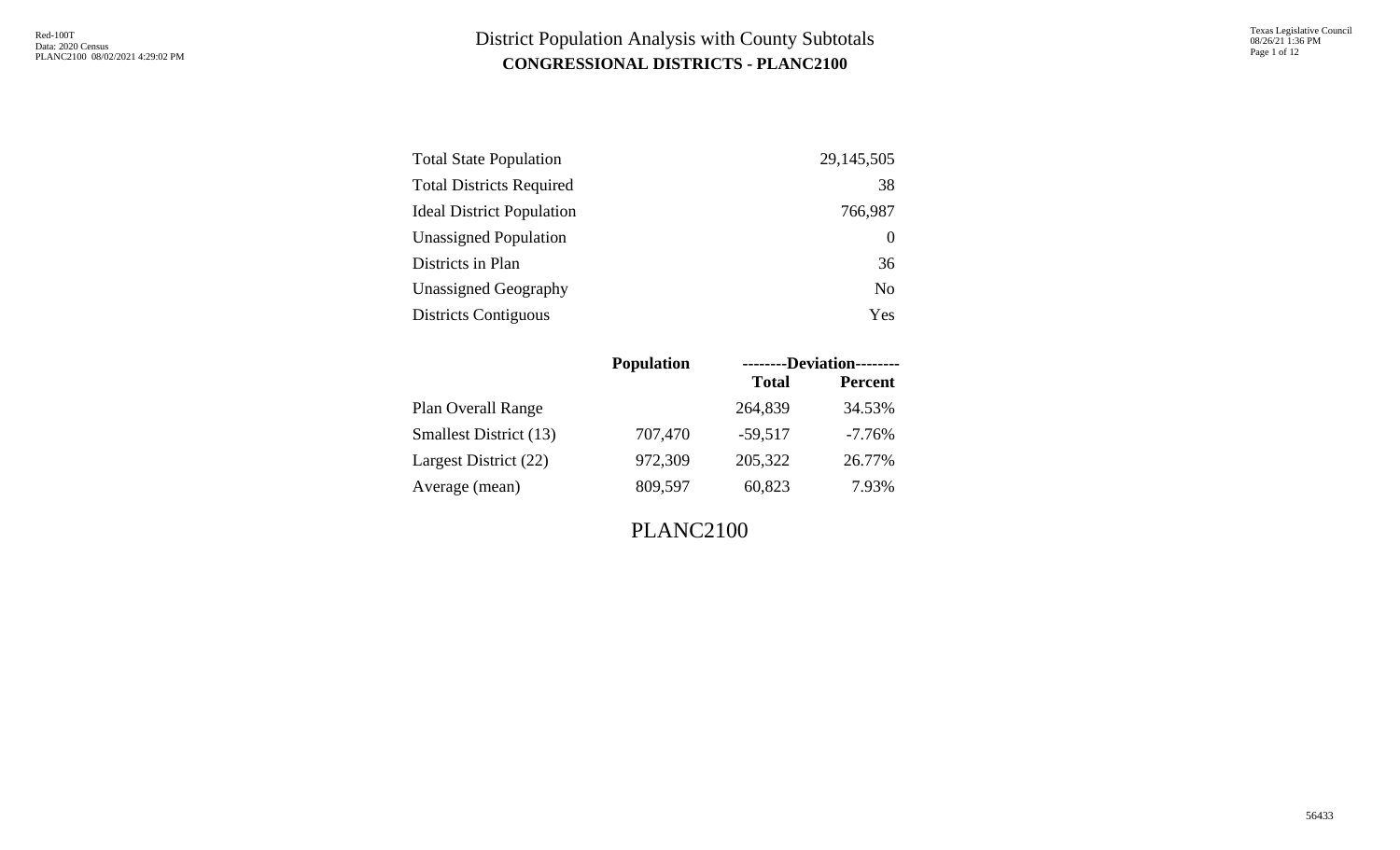Texas Legislative Council 08/26/21 1:36 PM Page 2 of 12

| <b>DISTRICT 1</b><br>$-44,624$<br>722,363<br>430,292<br>292,071<br>262,108<br>Total:<br>11,866<br>131,152<br>134,195<br>59.6<br>40.4<br>1.6<br>18.2<br>$-5.82%$<br>VAP:<br>551,187<br>348,599<br>202,588<br>8,489<br>63.2<br>1.5<br>17.3<br>95,439<br>85,788<br>179,878<br>36.8<br>57.8<br>86,395<br>36,425<br>14,115<br>19,732<br>33,448<br>42.2<br>16.3<br>Angelina (100%)<br>49,970<br>1,169<br>1.4<br>Gregg (100%)<br>124,239<br>50,879<br>54.8<br>45.2<br>22.1<br>68,050<br>56,189<br>2,137<br>27,498<br>24,040<br>1.7<br>68,839<br>26,800<br>Harrison (100%)<br>42,039<br>718<br>14,553<br>9,839<br>24,107<br>61.1<br>38.9<br>1.0<br>21.1<br>64,653<br>57.5<br>18.0<br>37,158<br>27,495<br>1,066<br>11,610<br>13,597<br>24,950<br>42.5<br>1.6<br>Nacogdoches (100%)<br>22,491<br>71.6<br>Panola (100%)<br>16,098<br>6,393<br>178<br>3,509<br>2,190<br>5,633<br>28.4<br>0.8<br>15.6<br>52,214<br>20,192<br>9,579<br>38.7<br>Rusk (100%)<br>32,022<br>349<br>9,032<br>18,445<br>61.3<br>0.7<br>17.3<br>9,894<br>8,307<br>1,587<br>82<br>852<br>393<br>1,200<br>84.0<br>$0.8\,$<br>8.6<br>Sabine (100%)<br>16.0 | 18.6<br>15.6<br>22.8<br>19.3<br>14.3<br>21.0 | 36.3<br>32.6<br>38.7<br>41.0 |
|--------------------------------------------------------------------------------------------------------------------------------------------------------------------------------------------------------------------------------------------------------------------------------------------------------------------------------------------------------------------------------------------------------------------------------------------------------------------------------------------------------------------------------------------------------------------------------------------------------------------------------------------------------------------------------------------------------------------------------------------------------------------------------------------------------------------------------------------------------------------------------------------------------------------------------------------------------------------------------------------------------------------------------------------------------------------------------------------------------------------|----------------------------------------------|------------------------------|
|                                                                                                                                                                                                                                                                                                                                                                                                                                                                                                                                                                                                                                                                                                                                                                                                                                                                                                                                                                                                                                                                                                                    |                                              |                              |
|                                                                                                                                                                                                                                                                                                                                                                                                                                                                                                                                                                                                                                                                                                                                                                                                                                                                                                                                                                                                                                                                                                                    |                                              |                              |
|                                                                                                                                                                                                                                                                                                                                                                                                                                                                                                                                                                                                                                                                                                                                                                                                                                                                                                                                                                                                                                                                                                                    |                                              |                              |
|                                                                                                                                                                                                                                                                                                                                                                                                                                                                                                                                                                                                                                                                                                                                                                                                                                                                                                                                                                                                                                                                                                                    |                                              |                              |
|                                                                                                                                                                                                                                                                                                                                                                                                                                                                                                                                                                                                                                                                                                                                                                                                                                                                                                                                                                                                                                                                                                                    |                                              | 35.0                         |
|                                                                                                                                                                                                                                                                                                                                                                                                                                                                                                                                                                                                                                                                                                                                                                                                                                                                                                                                                                                                                                                                                                                    |                                              | 38.6                         |
|                                                                                                                                                                                                                                                                                                                                                                                                                                                                                                                                                                                                                                                                                                                                                                                                                                                                                                                                                                                                                                                                                                                    | 9.7                                          | 25.0                         |
|                                                                                                                                                                                                                                                                                                                                                                                                                                                                                                                                                                                                                                                                                                                                                                                                                                                                                                                                                                                                                                                                                                                    | 18.3                                         | 35.3                         |
|                                                                                                                                                                                                                                                                                                                                                                                                                                                                                                                                                                                                                                                                                                                                                                                                                                                                                                                                                                                                                                                                                                                    | 4.0                                          | 12.1                         |
| 7,918<br>2,648<br>64<br>639<br>2,487<br>24.0<br>San Augustine (100%)<br>5,270<br>1,897<br>66.6<br>33.4<br>0.8                                                                                                                                                                                                                                                                                                                                                                                                                                                                                                                                                                                                                                                                                                                                                                                                                                                                                                                                                                                                      | 8.1                                          | 31.4                         |
| 4,685<br>Shelby (100%)<br>24,022<br>9,606<br>458<br>4,095<br>8,702<br>60.0<br>40.0<br>1.9<br>17.0<br>14,416                                                                                                                                                                                                                                                                                                                                                                                                                                                                                                                                                                                                                                                                                                                                                                                                                                                                                                                                                                                                        | 19.5                                         | 36.2                         |
| 233,479<br>99,027<br>2.3<br>Smith (100%)<br>134,452<br>5,402<br>41,819<br>47,281<br>87,936<br>57.6<br>42.4<br>17.9                                                                                                                                                                                                                                                                                                                                                                                                                                                                                                                                                                                                                                                                                                                                                                                                                                                                                                                                                                                                 | 20.3                                         | 37.7                         |
| Upshur $(30\%)$<br>12,078<br>9,139<br>2,939<br>97<br>2,356<br>24.3<br>0.8<br>1,375<br>1,025<br>75.7<br>11.4                                                                                                                                                                                                                                                                                                                                                                                                                                                                                                                                                                                                                                                                                                                                                                                                                                                                                                                                                                                                        | 8.5                                          | 19.5                         |
| 82.8<br>4.9<br>Wood (36%)<br>16,141<br>13,371<br>2,770<br>146<br>797<br>1,195<br>1,965<br>17.2<br>0.9                                                                                                                                                                                                                                                                                                                                                                                                                                                                                                                                                                                                                                                                                                                                                                                                                                                                                                                                                                                                              | 7.4                                          | 12.2                         |
| <b>DISTRICT 2</b><br>47,717<br>Total:<br>814,704<br>337,977<br>476,727<br>77,158<br>119,744<br>272,374<br>384,918<br>41.5<br>58.5<br>9.5<br>14.7                                                                                                                                                                                                                                                                                                                                                                                                                                                                                                                                                                                                                                                                                                                                                                                                                                                                                                                                                                   | 33.4                                         | 47.2                         |
| 6.22 %<br>VAP:<br>620,092<br>279,428<br>340,664<br>59,811<br>84,047<br>188,507<br>268,902<br>45.1<br>54.9<br>9.6<br>13.6                                                                                                                                                                                                                                                                                                                                                                                                                                                                                                                                                                                                                                                                                                                                                                                                                                                                                                                                                                                           | 30.4                                         | 43.4                         |
| 77,158<br>9.5<br>Harris (17%)<br>814,704<br>337,977<br>119,744<br>272,374<br>384,918<br>41.5<br>58.5<br>14.7<br>476,727                                                                                                                                                                                                                                                                                                                                                                                                                                                                                                                                                                                                                                                                                                                                                                                                                                                                                                                                                                                            | 33.4                                         | 47.2                         |
|                                                                                                                                                                                                                                                                                                                                                                                                                                                                                                                                                                                                                                                                                                                                                                                                                                                                                                                                                                                                                                                                                                                    |                                              |                              |
| <b>DISTRICT 3</b><br>166,021<br>933,008<br>465,069<br>467,939<br>196,705<br>111,511<br>143,321<br>249,983<br>49.8<br>50.2<br>Total:<br>21.1<br>12.0                                                                                                                                                                                                                                                                                                                                                                                                                                                                                                                                                                                                                                                                                                                                                                                                                                                                                                                                                                | 15.4                                         | 26.8                         |
| 21.65 %<br>VAP:<br>695,254<br>369,120<br>326,134<br>138,119<br>77,265<br>96,740<br>171,669<br>53.1<br>46.9<br>19.9<br>11.1                                                                                                                                                                                                                                                                                                                                                                                                                                                                                                                                                                                                                                                                                                                                                                                                                                                                                                                                                                                         | 13.9                                         | 24.7                         |
| 933,008<br>50.2<br>21.1<br>12.0<br>Collin $(88%)$<br>465,069<br>467,939<br>196,705<br>111,511<br>143,321<br>249,983<br>49.8                                                                                                                                                                                                                                                                                                                                                                                                                                                                                                                                                                                                                                                                                                                                                                                                                                                                                                                                                                                        | 15.4                                         | 26.8                         |
| <b>DISTRICT 4</b><br>787,256<br>20,269<br>Total:<br>527,203<br>260,053<br>15,320<br>92,532<br>124,168<br>213,736<br>67.0<br>33.0<br>1.9<br>11.8                                                                                                                                                                                                                                                                                                                                                                                                                                                                                                                                                                                                                                                                                                                                                                                                                                                                                                                                                                    | 15.8                                         | 27.1                         |
| 2.64 %<br>VAP:<br>594,989<br>418,805<br>10,519<br>65,060<br>78,385<br>142,257<br>70.4<br>29.6<br>1.8<br>10.9<br>176,184                                                                                                                                                                                                                                                                                                                                                                                                                                                                                                                                                                                                                                                                                                                                                                                                                                                                                                                                                                                            | 13.2                                         | 23.9                         |
| 27.1<br><b>Bowie</b> (100%)<br>92,893<br>39.9<br>55,855<br>37,038<br>1,506<br>25,188<br>7,602<br>32,451<br>60.1<br>$\overline{1.6}$                                                                                                                                                                                                                                                                                                                                                                                                                                                                                                                                                                                                                                                                                                                                                                                                                                                                                                                                                                                | 8.2                                          | 34.9                         |
| 12,464<br>5,730<br>3,222<br>5,262<br>46.0<br>1.2<br>16.8<br>Camp (100%)<br>6,734<br>154<br>2,092<br>54.0                                                                                                                                                                                                                                                                                                                                                                                                                                                                                                                                                                                                                                                                                                                                                                                                                                                                                                                                                                                                           | 25.9                                         | 42.2                         |
| Cass (100%)<br>28,454<br>21,028<br>7,426<br>199<br>1,336<br>6,224<br>73.9<br>26.1<br>0.7<br>17.4<br>4,941                                                                                                                                                                                                                                                                                                                                                                                                                                                                                                                                                                                                                                                                                                                                                                                                                                                                                                                                                                                                          | 4.7                                          | 21.9                         |
| 3.3<br>7.6<br>Collin $(6%)$<br>66,491<br>43,370<br>23,121<br>5,038<br>13,857<br>18,656<br>65.2<br>34.8<br>2,194                                                                                                                                                                                                                                                                                                                                                                                                                                                                                                                                                                                                                                                                                                                                                                                                                                                                                                                                                                                                    | 20.8                                         | 28.1                         |
| 5,230<br>394<br>80.1<br>1.2<br>7.7<br>Delta (100%)<br>4,189<br>1,041<br>63<br>402<br>765<br>19.9                                                                                                                                                                                                                                                                                                                                                                                                                                                                                                                                                                                                                                                                                                                                                                                                                                                                                                                                                                                                                   | 7.5                                          | 14.6                         |
| Fannin (100%)<br>35,662<br>27,042<br>8,620<br>319<br>2,628<br>4,218<br>6,760<br>75.8<br>24.2<br>0.9<br>7.4                                                                                                                                                                                                                                                                                                                                                                                                                                                                                                                                                                                                                                                                                                                                                                                                                                                                                                                                                                                                         | 11.8                                         | 19.0                         |
| 10,359<br>2,483<br>1,455<br>1,943<br>76.0<br>24.0<br>$1.0\,$<br>5.2<br>Franklin (100%)<br>7,876<br>104<br>534                                                                                                                                                                                                                                                                                                                                                                                                                                                                                                                                                                                                                                                                                                                                                                                                                                                                                                                                                                                                      | 14.0                                         | 18.8                         |
| 40,332<br>30,196<br>70.2<br>29.8<br>7.3<br>Grayson (100%)<br>135,543<br>95,211<br>2,686<br>9,856<br>20,868<br>2.0                                                                                                                                                                                                                                                                                                                                                                                                                                                                                                                                                                                                                                                                                                                                                                                                                                                                                                                                                                                                  | 15.4                                         | 22.3                         |
| 36,787<br>25,976<br>10,811<br>9,237<br>70.6<br>29.4<br>7.7<br>Hopkins (100%)<br>420<br>2,847<br>6,484<br>1.1                                                                                                                                                                                                                                                                                                                                                                                                                                                                                                                                                                                                                                                                                                                                                                                                                                                                                                                                                                                                       | 17.6                                         | 25.1                         |
| 99,956<br>34,358<br>9,374<br>19,673<br>28,642<br>65.6<br>1.6<br>9.4<br>Hunt $(100\%)$<br>65,598<br>1,552<br>34.4                                                                                                                                                                                                                                                                                                                                                                                                                                                                                                                                                                                                                                                                                                                                                                                                                                                                                                                                                                                                   | 19.7                                         | 28.7                         |
| Lamar (100%)<br>50,088<br>14,734<br>4,412<br>11,570<br>70.6<br>29.4<br>1.3<br>35,354<br>645<br>7,310<br>14.6                                                                                                                                                                                                                                                                                                                                                                                                                                                                                                                                                                                                                                                                                                                                                                                                                                                                                                                                                                                                       | 8.8                                          | 23.1                         |
| 389<br>20.8<br>Marion (100%)<br>9,725<br>2,856<br>2,380<br>70.6<br>29.4<br>1.0<br>6,869<br>96<br>2,026                                                                                                                                                                                                                                                                                                                                                                                                                                                                                                                                                                                                                                                                                                                                                                                                                                                                                                                                                                                                             | 4.0                                          | 24.5                         |
| 11,973<br>4,257<br>22.6<br>Morris (100%)<br>98<br>2,705<br>1,182<br>3,850<br>35.6<br>0.8<br>7,716<br>64.4                                                                                                                                                                                                                                                                                                                                                                                                                                                                                                                                                                                                                                                                                                                                                                                                                                                                                                                                                                                                          | 9.9                                          | 32.2                         |
| 2,034<br>1,109<br>3.0<br>Rains (100%)<br>12,164<br>10,130<br>103<br>360<br>1,446<br>83.3<br>16.7<br>0.8                                                                                                                                                                                                                                                                                                                                                                                                                                                                                                                                                                                                                                                                                                                                                                                                                                                                                                                                                                                                            | 9.1                                          | 11.9                         |
| 11,587<br>8,499<br>3,088<br>97<br>1,895<br>2,608<br>73.3<br>Red River (100%)<br>766<br>26.7<br>0.8<br>16.4                                                                                                                                                                                                                                                                                                                                                                                                                                                                                                                                                                                                                                                                                                                                                                                                                                                                                                                                                                                                         | 6.6                                          | 22.5                         |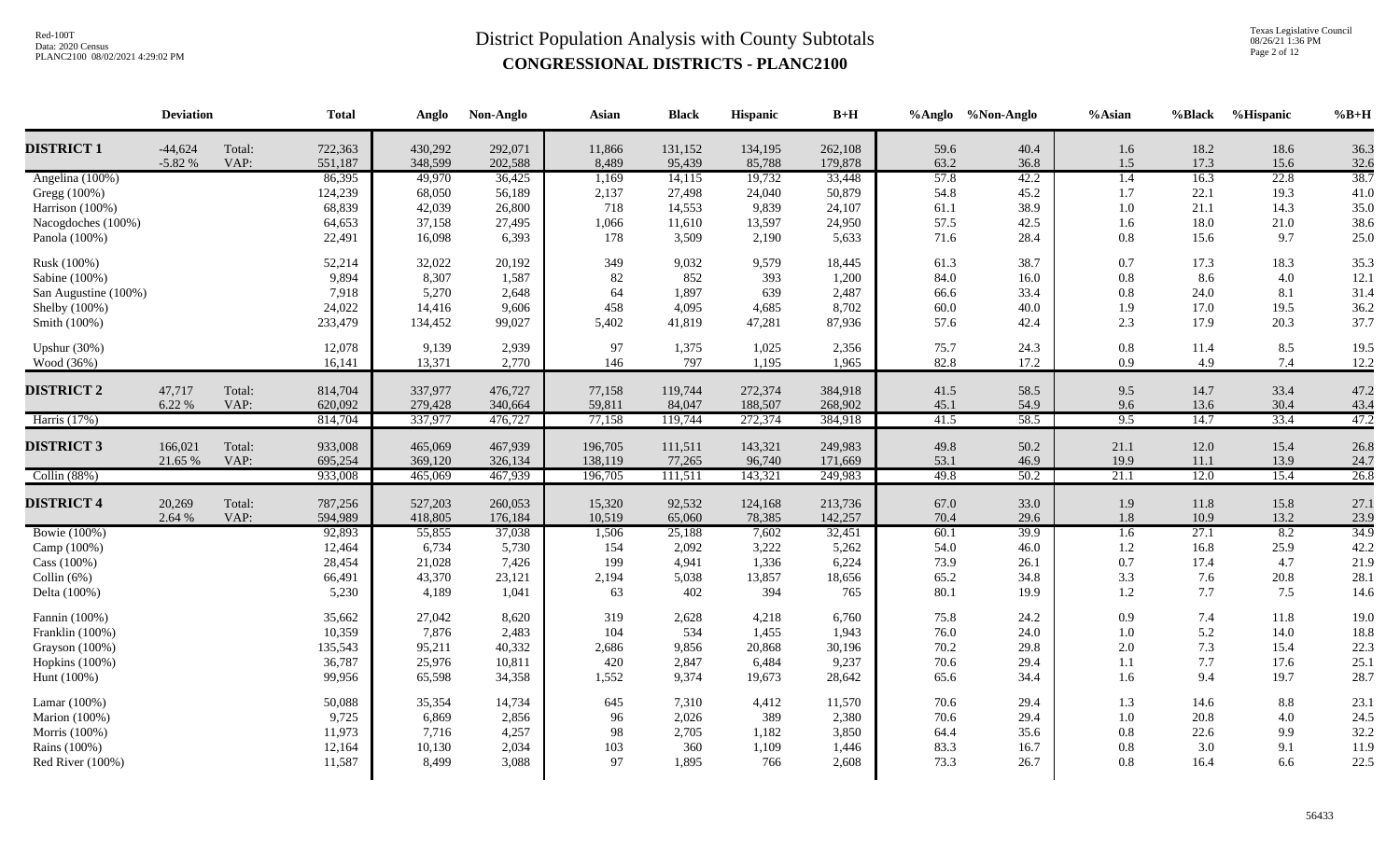Texas Legislative Council 08/26/21 1:36 PM Page 3 of 12

|                                                                                            | <b>Deviation</b>   |                | <b>Total</b>                                     | Anglo                                           | Non-Anglo                                       | Asian                                | <b>Black</b>                                 | <b>Hispanic</b>                                 | $\mathbf{B}+\mathbf{H}$                         |                                      | %Anglo %Non-Anglo                    | $%$ Asian                               | %Black                              | %Hispanic                            | $%B+H$                               |
|--------------------------------------------------------------------------------------------|--------------------|----------------|--------------------------------------------------|-------------------------------------------------|-------------------------------------------------|--------------------------------------|----------------------------------------------|-------------------------------------------------|-------------------------------------------------|--------------------------------------|--------------------------------------|-----------------------------------------|-------------------------------------|--------------------------------------|--------------------------------------|
| <b>DISTRICT 4</b>                                                                          | 20,269<br>2.64 %   | Total:<br>VAP: | 787,256<br>594,989                               | 527,203<br>418,805                              | 260,053<br>176,184                              | 15,320<br>10,519                     | 92,532<br>65,060                             | 124,168<br>78,385                               | 213,736<br>142,257                              | 67.0<br>70.4                         | 33.0<br>29.6                         | 1.9<br>1.8                              | 11.8<br>10.9                        | 15.8<br>13.2                         | 27.1<br>23.9                         |
| Rockwall (100%)<br>Titus (100%)<br>Upshur (70%)                                            |                    |                | 107,819<br>31,247<br>28,814                      | 70,198<br>13,410<br>22,148                      | 37,621<br>17,837<br>6,666                       | 4,533<br>329<br>222                  | 9,772<br>3,347<br>2,217                      | 20,560<br>13,680<br>2,961                       | 29,811<br>16,829<br>5,106                       | 65.1<br>42.9<br>76.9                 | 34.9<br>57.1<br>23.1                 | 4.2<br>1.1<br>$0.8\,$                   | 9.1<br>10.7<br>7.7                  | 19.1<br>43.8<br>10.3                 | 27.6<br>53.9<br>17.7                 |
| <b>DISTRICT 5</b>                                                                          | 16,129<br>2.10 %   | Total:<br>VAP: | 783,116<br>583,516                               | 378,717<br>307,598                              | 404,399<br>275,918                              | 20,767<br>14,876                     | 130,341<br>91,892                            | 240,388<br>156,975                              | 366,213<br>246,935                              | 48.4<br>52.7                         | 51.6<br>47.3                         | 2.7<br>2.5                              | 16.6<br>15.7                        | 30.7<br>26.9                         | 46.8<br>42.3                         |
| Anderson (100%)<br>Cherokee (100%)<br>Dallas $(14%)$<br>Henderson (100%)<br>Kaufman (100%) |                    |                | 57,922<br>50,412<br>359,079<br>82,150<br>145,310 | 33,098<br>30,095<br>104,523<br>61,854<br>78,626 | 24,824<br>20,317<br>254,556<br>20,296<br>66,684 | 543<br>418<br>15,284<br>794<br>3,026 | 12,253<br>7,069<br>77,535<br>5,694<br>24,448 | 11,111<br>11,797<br>159,303<br>11,242<br>36,165 | 23,107<br>18,714<br>234,084<br>16,696<br>59,668 | 57.1<br>59.7<br>29.1<br>75.3<br>54.1 | 42.9<br>40.3<br>70.9<br>24.7<br>45.9 | 0.9<br>$0.8\,$<br>4.3<br>$1.0\,$<br>2.1 | 21.2<br>14.0<br>21.6<br>6.9<br>16.8 | 19.2<br>23.4<br>44.4<br>13.7<br>24.9 | 39.9<br>37.1<br>65.2<br>20.3<br>41.1 |
| Van Zandt (100%)<br>Wood (64%)                                                             |                    |                | 59,541<br>28,702                                 | 47,986<br>22,535                                | 11,555<br>6,167                                 | 481<br>221                           | 2,018<br>1,324                               | 7,071<br>3,699                                  | 9,001<br>4,943                                  | 80.6<br>78.5                         | 19.4<br>21.5                         | $0.8\,$<br>0.8                          | 3.4<br>4.6                          | 11.9<br>12.9                         | 15.1<br>17.2                         |
| <b>DISTRICT 6</b>                                                                          | 57,991<br>7.56 %   | Total:<br>VAP: | 824,978<br>614,947                               | 356,727<br>290,161                              | 468,251<br>324,786                              | 51,609<br>38,741                     | 197,296<br>137,284                           | 208,479<br>137,273                              | 398,201<br>271,305                              | 43.2<br>47.2                         | 56.8<br>52.8                         | 6.3<br>6.3                              | 23.9<br>22.3                        | 25.3<br>22.3                         | 48.3<br>44.1                         |
| Ellis $(100\%)$<br>Navarro (100%)<br>Tarrant (27%)                                         |                    |                | 192,455<br>52,624<br>579,899                     | 106,495<br>26,996<br>223,236                    | 85,960<br>25,628<br>356,663                     | 2,639<br>586<br>48,384               | 27,000<br>7,248<br>163,048                   | 52,032<br>16,049<br>140,398                     | 77,843<br>22,992<br>297,366                     | 55.3<br>51.3<br>38.5                 | 44.7<br>48.7<br>61.5                 | 1.4<br>1.1<br>8.3                       | 14.0<br>13.8<br>28.1                | 27.0<br>30.5<br>24.2                 | 40.4<br>43.7<br>51.3                 |
| <b>DISTRICT 7</b><br>Harris (17%)                                                          | 33,924<br>4.42 %   | Total:<br>VAP: | 800,911<br>608,885<br>800,911                    | 301,742<br>247,173<br>301,742                   | 499,169<br>361,712                              | 103,115<br>76,985                    | 134,907<br>97,043<br>134,907                 | 258,057<br>182,953<br>258,057                   | 384,477<br>275,159<br>384,477                   | 37.7<br>40.6<br>37.7                 | 62.3<br>59.4<br>62.3                 | 12.9<br>12.6<br>12.9                    | 16.8<br>15.9<br>16.8                | 32.2<br>30.0<br>32.2                 | 48.0<br>45.2<br>48.0                 |
| <b>DISTRICT 8</b>                                                                          | 149,399<br>19.48 % | Total:<br>VAP: | 916,386<br>688,632                               | 533,596<br>424,594                              | 499,169<br>382,790<br>264,038                   | 103,115<br>40,138<br>27,931          | 89,566<br>64,609                             | 233,221<br>154,803                              | 318,107<br>217,184                              | 58.2<br>61.7                         | 41.8<br>38.3                         | 4.4<br>4.1                              | 9.8<br>9.4                          | 25.5<br>22.5                         | 34.7<br>31.5                         |
| Grimes (100%)<br>Harris $(2%)$<br>Houston $(100\%)$<br>Leon $(44\%)$<br>Madison (100%)     |                    |                | 29,268<br>106,884<br>22,066<br>6,866<br>13,455   | 16,910<br>50,178<br>12,957<br>5,638<br>6,984    | 12,358<br>56,706<br>9,109<br>1,228<br>6,471     | 195<br>10,262<br>186<br>52<br>131    | 4,217<br>12,945<br>5,462<br>404<br>2,724     | 7,361<br>32,006<br>3,071<br>565<br>3,415        | 11,400<br>44,162<br>8,439<br>965<br>6,099       | 57.8<br>46.9<br>58.7<br>82.1<br>51.9 | 42.2<br>53.1<br>41.3<br>17.9<br>48.1 | 0.7<br>9.6<br>$0.8\,$<br>$0.8\,$<br>1.0 | 14.4<br>12.1<br>24.8<br>5.9<br>20.2 | 25.2<br>29.9<br>13.9<br>8.2<br>25.4  | 39.0<br>41.3<br>38.2<br>14.1<br>45.3 |
| Montgomery (100%)<br>San Jacinto (100%)<br>Trinity (100%)<br>Walker (100%)                 |                    |                | 620,443<br>27,402<br>13,602<br>76,400            | 371,403<br>19,170<br>10,533<br>39,823           | 249,040<br>8,232<br>3,069<br>36,577             | 27,701<br>176<br>100<br>1,335        | 42,774<br>2,412<br>1,269<br>17,359           | 164,089<br>4,822<br>1,314<br>16,578             | 203,758<br>7,143<br>2,561<br>33,580             | 59.9<br>70.0<br>77.4<br>52.1         | 40.1<br>30.0<br>22.6<br>47.9         | 4.5<br>0.6<br>0.7<br>1.7                | 6.9<br>8.8<br>9.3<br>22.7           | 26.4<br>17.6<br>9.7<br>21.7          | 32.8<br>26.1<br>18.8<br>44.0         |
| <b>DISTRICT 9</b><br>Fort Bend (20%)<br>Harris (13%)                                       | 3,811<br>0.50 %    | Total:<br>VAP: | 770,798<br>575,595<br>167,714<br>603,084         | 70,256<br>60,903<br>16,790<br>53,466            | 700,542<br>514,692<br>150,924<br>549,618        | 97,586<br>79,918<br>22,758<br>74,828 | 296,710<br>220,135<br>79,818<br>216,892      | 311,333<br>216,419<br>49,851<br>261,482         | 597,219<br>430,202<br>127,355<br>469,864        | 9.1<br>10.6<br>10.0<br>8.9           | 90.9<br>89.4<br>90.0<br>91.1         | 12.7<br>13.9<br>13.6<br>12.4            | 38.5<br>38.2<br>47.6<br>36.0        | 40.4<br>37.6<br>29.7<br>43.4         | 77.5<br>74.7<br>75.9<br>77.9         |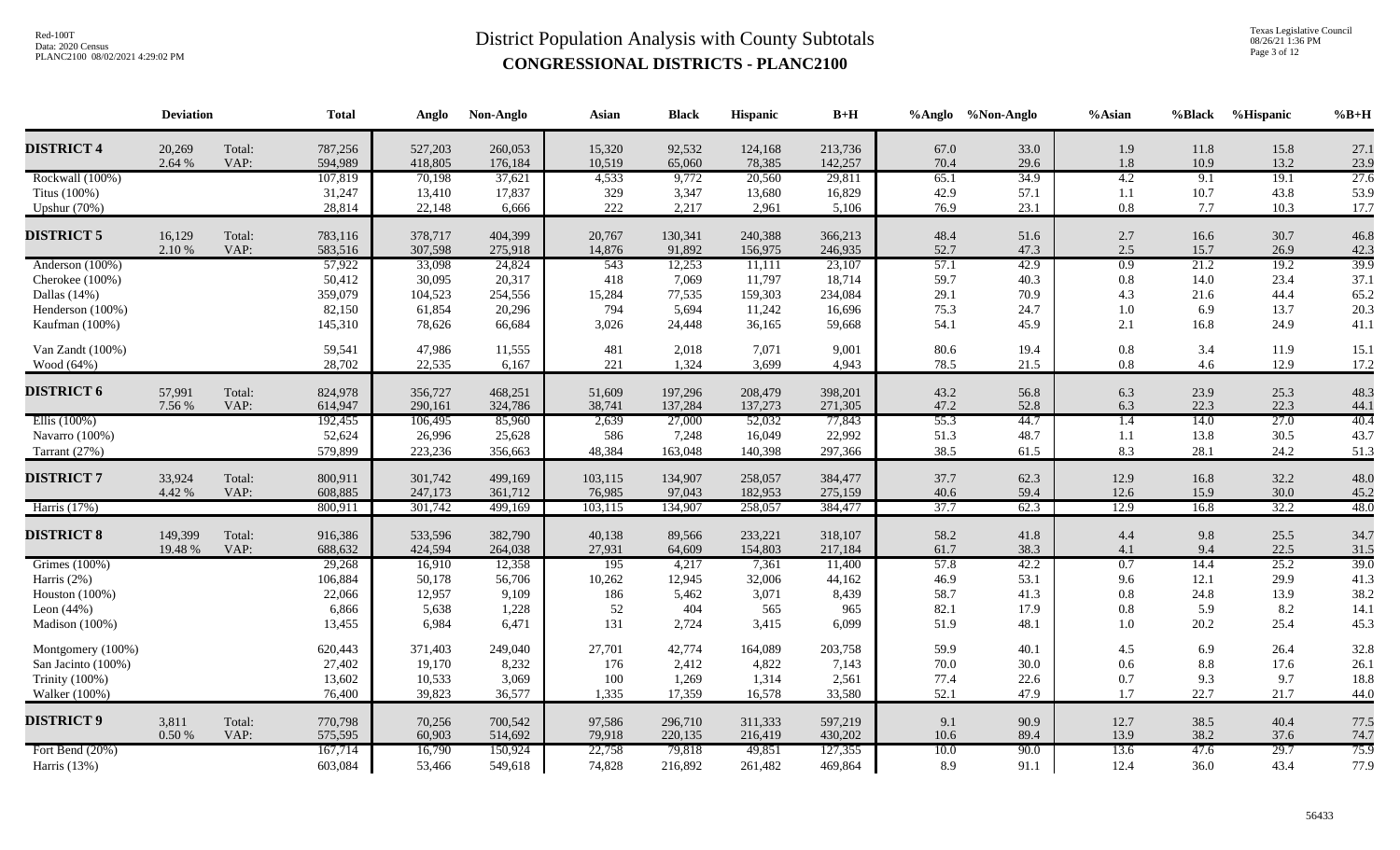Texas Legislative Council 08/26/21 1:36 PM Page 4 of 12

|                                                                                                 | <b>Deviation</b>   |                | <b>Total</b>                                    | Anglo                                           | Non-Anglo                                     | Asian                              | <b>Black</b>                               | Hispanic                                     | $B+H$                                         |                                      | %Anglo %Non-Anglo                    | $%$ Asian                           | %Black                            | %Hispanic                            | $%B+H$                               |
|-------------------------------------------------------------------------------------------------|--------------------|----------------|-------------------------------------------------|-------------------------------------------------|-----------------------------------------------|------------------------------------|--------------------------------------------|----------------------------------------------|-----------------------------------------------|--------------------------------------|--------------------------------------|-------------------------------------|-----------------------------------|--------------------------------------|--------------------------------------|
| <b>DISTRICT 10</b>                                                                              | 170,995<br>22.29 % | Total:<br>VAP: | 937,982<br>704,721                              | 450,885<br>364,253                              | 487,097<br>340,468                            | 75,642<br>54,164                   | 117,582<br>83,661                          | 282,752<br>191,306                           | 392,437<br>271,171                            | 48.1<br>51.7                         | 51.9<br>48.3                         | 8.1<br>7.7                          | 12.5<br>11.9                      | 30.1<br>27.1                         | 41.8<br>38.5                         |
| Austin (100%)<br>Bastrop (55%)<br>Colorado (100%)<br>Fayette (100%)<br>Harris (8%)              |                    |                | 30,167<br>53,626<br>20,557<br>24,435<br>393,365 | 18,480<br>26,512<br>11,761<br>17,041<br>180,260 | 11,687<br>27,114<br>8,796<br>7,394<br>213,105 | 304<br>619<br>132<br>129<br>38,777 | 2,791<br>4,590<br>2,535<br>1,722<br>53,755 | 8,052<br>20,805<br>5,990<br>5,216<br>116,141 | 10,630<br>25,043<br>8,336<br>6,785<br>166,479 | 61.3<br>49.4<br>57.2<br>69.7<br>45.8 | 38.7<br>50.6<br>42.8<br>30.3<br>54.2 | 1.0<br>1.2<br>0.6<br>0.5<br>9.9     | 9.3<br>8.6<br>12.3<br>7.0<br>13.7 | 26.7<br>38.8<br>29.1<br>21.3<br>29.5 | 35.2<br>46.7<br>40.6<br>27.8<br>42.3 |
| Lee (70%)<br>Travis (24%)<br>Waller (100%)<br>Washington (100%)                                 |                    |                | 12,178<br>311,055<br>56,794<br>35,805           | 6,539<br>144,775<br>23,494<br>22,023            | 5,639<br>166,280<br>33,300<br>13,782          | 85<br>33,839<br>1,063<br>694       | 1,661<br>31,657<br>12,827<br>6,044         | 3,766<br>97,871<br>18,486<br>6,425           | 5,311<br>126,580<br>30,985<br>12,288          | 53.7<br>46.5<br>41.4<br>61.5         | 46.3<br>53.5<br>58.6<br>38.5         | 0.7<br>10.9<br>1.9<br>1.9           | 13.6<br>10.2<br>22.6<br>16.9      | 30.9<br>31.5<br>32.5<br>17.9         | 43.6<br>40.7<br>54.6<br>34.3         |
| <b>DISTRICT 11</b>                                                                              | 12,707<br>1.66 %   | Total:<br>VAP: | 779,694<br>588,778                              | 416,405<br>338,206                              | 363,289<br>250,572                            | 13,655<br>9,558                    | 37,488<br>25,734                           | 297,997<br>202,209                           | 330,805<br>225,977                            | 53.4<br>57.4                         | 46.6<br>42.6                         | 1.8<br>1.6                          | 4.8<br>4.4                        | 38.2<br>34.3                         | 42.4<br>38.4                         |
| Andrews $(100\%)$<br>Brown (100%)<br>Callahan (100%)<br>Coke (100%)<br>Coleman (100%)           |                    |                | 18,610<br>38,095<br>13,708<br>3,285<br>7,684    | 7,405<br>26,672<br>11,555<br>2,473<br>6,013     | 11,205<br>11,423<br>2,153<br>812<br>1,671     | 153<br>382<br>109<br>17<br>58      | 376<br>1,881<br>269<br>23<br>236           | 10,400<br>8,211<br>1,306<br>661<br>1,192     | 10,683<br>9,884<br>1,545<br>671<br>1,396      | 39.8<br>70.0<br>84.3<br>75.3<br>78.3 | 60.2<br>30.0<br>15.7<br>24.7<br>21.7 | 0.8<br>1.0<br>0.8<br>0.5<br>0.8     | 2.0<br>4.9<br>2.0<br>0.7<br>3.1   | 55.9<br>21.6<br>9.5<br>20.1<br>15.5  | 57.4<br>25.9<br>11.3<br>20.4<br>18.2 |
| Comanche (100%)<br>Concho (100%)<br>Dawson (100%)<br>Eastland (100%)<br>Ector (100%)            |                    |                | 13,594<br>3,303<br>12,456<br>17,725<br>165,171  | 9,197<br>2,097<br>4,590<br>13,653<br>51,023     | 4,397<br>1,206<br>7,866<br>4,072<br>114,148   | 62<br>47<br>86<br>169<br>2,940     | 127<br>105<br>1,004<br>497<br>9,522        | 3,867<br>1,033<br>6,767<br>2,934<br>100,051  | 3,949<br>1,121<br>7,665<br>3,380<br>108,362   | 67.7<br>63.5<br>36.8<br>77.0<br>30.9 | 32.3<br>36.5<br>63.2<br>23.0<br>69.1 | 0.5<br>1.4<br>0.7<br>1.0<br>1.8     | 0.9<br>3.2<br>8.1<br>2.8<br>5.8   | 28.4<br>31.3<br>54.3<br>16.6<br>60.6 | 29.0<br>33.9<br>61.5<br>19.1<br>65.6 |
| Erath (52%)<br>Glasscock (100%)<br>Hood (100%)<br>Irion $(100\%)$<br>Kimble (100%)              |                    |                | 22,090<br>1,116<br>61,598<br>1,513<br>4,286     | 15,133<br>710<br>49,815<br>1,112<br>3,136       | 6,957<br>406<br>11,783<br>401<br>1,150        | 255<br>2<br>755<br>23<br>60        | 420<br>27<br>931<br>$30\,$<br>37           | 5,614<br>387<br>7,958<br>349<br>986          | 5,955<br>399<br>8,774<br>369<br>1,013         | 68.5<br>63.6<br>80.9<br>73.5<br>73.2 | 31.5<br>36.4<br>19.1<br>26.5<br>26.8 | 1.2<br>0.2<br>$1.2\,$<br>1.5<br>1.4 | 1.9<br>2.4<br>1.5<br>2.0<br>0.9   | 25.4<br>34.7<br>12.9<br>23.1<br>23.0 | 27.0<br>35.8<br>14.2<br>24.4<br>23.6 |
| Llano (100%)<br>Martin (100%)<br>Mason (100%)<br>McCulloch (100%)<br>Menard (100%)              |                    |                | 21,243<br>5,237<br>3,953<br>7,630<br>1,962      | 17,530<br>2,780<br>2,948<br>4,904<br>1,231      | 3,713<br>2,457<br>1,005<br>2,726<br>731       | 194<br>34<br>21<br>65<br>10        | 233<br>128<br>40<br>197<br>33              | 2,508<br>2,255<br>883<br>2,369<br>662        | 2,687<br>2,359<br>909<br>2,517<br>690         | 82.5<br>53.1<br>74.6<br>64.3<br>62.7 | 17.5<br>46.9<br>25.4<br>35.7<br>37.3 | 0.9<br>0.6<br>0.5<br>0.9<br>0.5     | 1.1<br>2.4<br>1.0<br>2.6<br>1.7   | 11.8<br>43.1<br>22.3<br>31.0<br>33.7 | 12.6<br>45.0<br>23.0<br>33.0<br>35.2 |
| Midland (100%)<br>Mills (100%)<br>Mitchell (100%)<br>Palo Pinto (100%)<br><b>Runnels</b> (100%) |                    |                | 169,983<br>4,456<br>8,990<br>28,409<br>9,900    | 76,487<br>3,498<br>4,328<br>20,778<br>6,062     | 93,496<br>958<br>4,662<br>7,631<br>3,838      | 4,798<br>26<br>71<br>345<br>65     | 12,731<br>52<br>1,072<br>857<br>252        | 73,331<br>728<br>3,454<br>5,614<br>3,354     | 84,887<br>770<br>4,457<br>6,367<br>3,560      | 45.0<br>78.5<br>48.1<br>73.1<br>61.2 | 55.0<br>21.5<br>51.9<br>26.9<br>38.8 | 2.8<br>0.6<br>0.8<br>1.2<br>0.7     | 7.5<br>1.2<br>11.9<br>3.0<br>2.5  | 43.1<br>16.3<br>38.4<br>19.8<br>33.9 | 49.9<br>17.3<br>49.6<br>22.4<br>36.0 |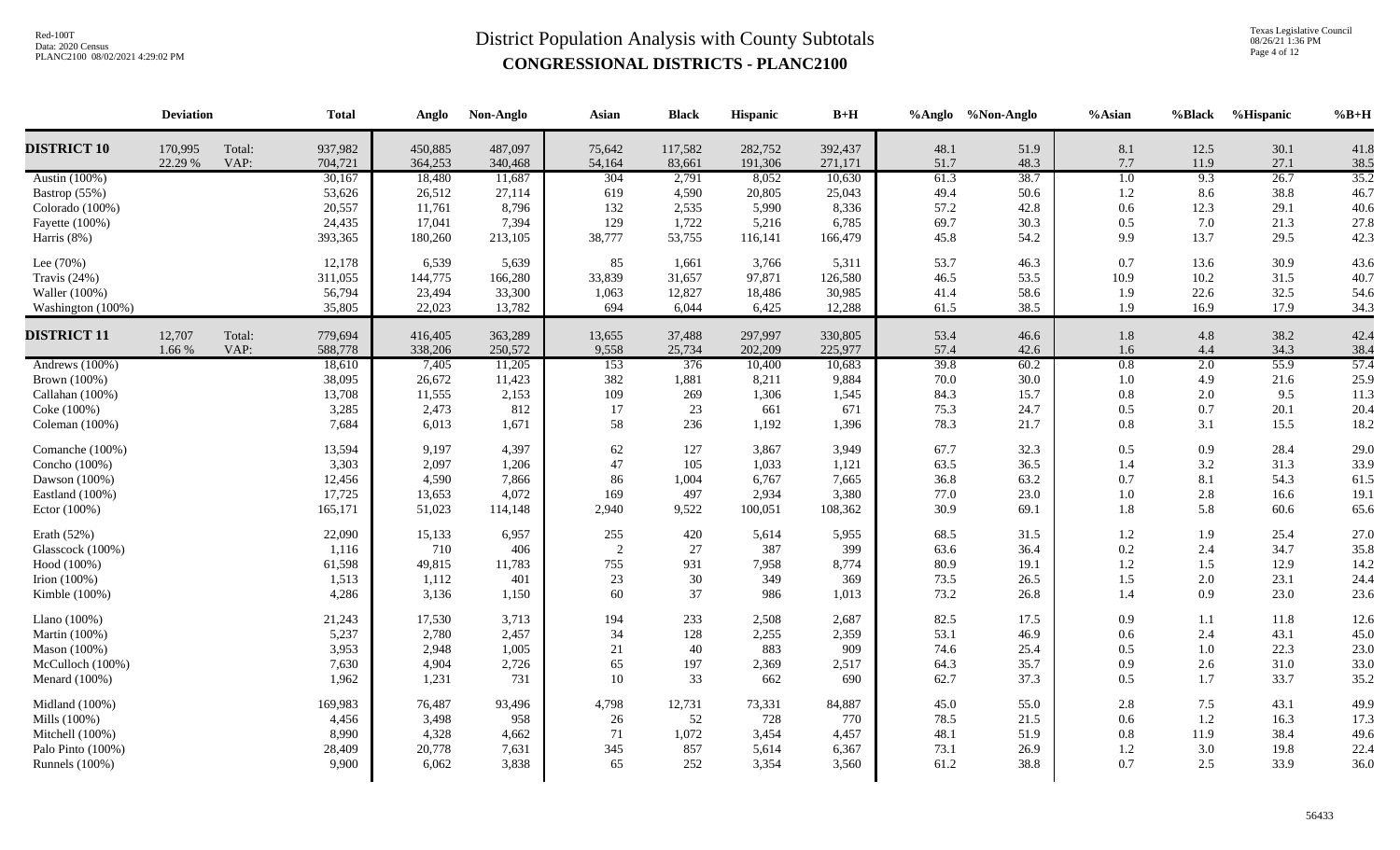Texas Legislative Council 08/26/21 1:36 PM Page 5 of 12

|                                   | <b>Deviation</b> |        | <b>Total</b>   | Anglo          | Non-Anglo      | Asian           | <b>Black</b> | Hispanic         | $B+H$          |              | %Anglo %Non-Anglo | %Asian           | %Black           | %Hispanic    | $%B+H$       |
|-----------------------------------|------------------|--------|----------------|----------------|----------------|-----------------|--------------|------------------|----------------|--------------|-------------------|------------------|------------------|--------------|--------------|
| <b>DISTRICT 11</b>                | 12,707           | Total: | 779,694        | 416,405        | 363,289        | 13,655          | 37,488       | 297,997          | 330,805        | 53.4         | 46.6              | 1.8              | 4.8              | 38.2         | 42.4         |
|                                   | 1.66 %           | VAP:   | 588,778        | 338,206        | 250,572        | 9,558           | 25,734       | 202,209<br>1,749 | 225,977        | 57.4         | 42.6<br>35.6      | 1.6<br>0.9       | 4.4<br>2.6       | 34.3<br>30.5 | 38.4<br>32.8 |
| San Saba (100%)<br>Stephens (72%) |                  |        | 5,730<br>6,592 | 3,690<br>4,328 | 2,040<br>2,264 | 53<br>74        | 150<br>166   | 1,859            | 1,879<br>2,001 | 64.4<br>65.7 | 34.3              | 1.1              | 2.5              | 28.2         | 30.4         |
| Sterling (100%)                   |                  |        | 1,372          | 867            | 505            | 29              | 22           | 449              | 465            | 63.2         | 36.8              | 2.1              | 1.6              | 32.7         | 33.9         |
| Tom Green (100%)                  |                  |        | 120,003        | 62,390         | 57,613         | 2,752           | 6.070        | 47,066           | 52,091         | 52.0         | 48.0              | 2.3              | 5.1              | 39.2         | 43.4         |
|                                   |                  |        |                |                |                |                 |              |                  |                |              |                   |                  |                  |              |              |
| <b>DISTRICT 12</b>                | 97,537           | Total: | 864,524        | 493,932        | 370,592        | 44,889          | 101,013      | 206,256          | 301,386        | 57.1         | 42.9              | 5.2              | 11.7             | 23.9         | 34.9         |
|                                   | 12.72 %          | VAP:   | 654,805        | 399,021        | 255,784        | 32,748          | 69,131       | 137,222          | 203,680        | 60.9         | 39.1              | 5.0              | 10.6             | 21.0         | 31.1         |
| Parker (100%)                     |                  |        | 148,222        | 117,747        | 30,475         | 1,990           | 2,929        | 19,819           | 22,473         | 79.4         | 20.6              | $\overline{1.3}$ | 2.0              | 13.4         | 15.2         |
| Tarrant (33%)                     |                  |        | 688,843        | 356,755        | 332,088        | 42,552          | 97,480       | 180,434          | 272,386        | 51.8         | 48.2              | 6.2              | 14.2             | 26.2         | 39.5         |
| Wise $(40\%)$                     |                  |        | 27,459         | 19,430         | 8,029          | 347             | 604          | 6,003            | 6,527          | 70.8         | 29.2              | 1.3              | 2.2              | 21.9         | 23.8         |
| <b>DISTRICT 13</b>                | $-59,517$        | Total: | 707,470        | 425,759        | 281,711        | 18,370          | 48,583       | 197,280          | 241,475        | 60.2         | 39.8              | 2.6              | 6.9              | 27.9         | 34.1         |
|                                   | $-7.76%$         | VAP:   | 535,723        | 344,360        | 191,363        | 12,517          | 32,998       | 130,045          | 161,379        | 64.3         | 35.7              | 2.3              | 6.2              | 24.3         | 30.1         |
| Archer (100%)                     |                  |        | 8,560          | 7,356          | 1,204          | $\overline{74}$ | 106          | 742              | 831            | 85.9         | 14.1              | 0.9              | $\overline{1.2}$ | 8.7          | 9.7          |
| Armstrong (100%)                  |                  |        | 1,848          | 1,593          | 255            | $28\,$          | 34           | 144              | 162            | 86.2         | 13.8              | 1.5              | 1.8              | 7.8          | 8.8          |
| Baylor (100%)                     |                  |        | 3,465          | 2,797          | 668            | $22\,$          | 113          | 439              | 534            | 80.7         | 19.3              | 0.6              | 3.3              | 12.7         | 15.4         |
| Briscoe $(100\%)$                 |                  |        | 1,435          | 1,008          | 427            | 13              | 30           | 368              | 391            | 70.2         | 29.8              | 0.9              | 2.1              | 25.6         | 27.2         |
| Carson (100%)                     |                  |        | 5,807          | 4,873          | 934            | 33              | 91           | 558              | 636            | 83.9         | 16.1              | 0.6              | 1.6              | 9.6          | 11.0         |
| Childress (100%)                  |                  |        | 6,664          | 3,852          | 2,812          | 93              | 672          | 1,942            | 2,585          | 57.8         | 42.2              | 1.4              | 10.1             | 29.1         | 38.8         |
| Clay (100%)                       |                  |        | 10,218         | 8,941          | 1,277          | 87              | 121          | 641              | 745            | 87.5         | 12.5              | 0.9              | 1.2              | 6.3          | 7.3          |
| Collingsworth (100%)              |                  |        | 2,652          | 1,617          | 1,035          | 32              | 148          | 832              | 955            | 61.0         | 39.0              | 1.2              | 5.6              | 31.4         | 36.0         |
| Cooke (100%)                      |                  |        | 41,668         | 29,404         | 12,264         | 446             | 1,687        | 8,519            | 10,062         | 70.6         | 29.4              | 1.1              | 4.0              | 20.4         | 24.1         |
| Cottle (100%)                     |                  |        | 1,380          | 902            | 478            | 18              | 128          | 327              | 440            | 65.4         | 34.6              | 1.3              | 9.3              | 23.7         | 31.9         |
| Dallam (100%)                     |                  |        | 7,115          | 3,119          | 3,996          | 33              | 142          | 3,707            | 3,837          | 43.8         | 56.2              | 0.5              | 2.0              | 52.1         | 53.9         |
| Deaf Smith (100%)                 |                  |        | 18,583         | 4,233          | 14,350         | 78              | 290          | 13,925           | 14,080         | 22.8         | 77.2              | 0.4              | 1.6              | 74.9         | 75.8         |
| Dickens (100%)                    |                  |        | 1,770          | 1,178          | 592            | 21              | 64           | 512              | 548            | 66.6         | 33.4              | 1.2              | 3.6              | 28.9         | 31.0         |
| Donley (100%)                     |                  |        | 3,258          | 2,537          | 721            | 42              | 227          | 356              | 561            | 77.9         | 22.1              | 1.3              | 7.0              | 10.9         | 17.2         |
| Floyd (39%)                       |                  |        | 2,119          | 895            | 1,224          | 18              | 83           | 1,126            | 1,180          | 42.2         | 57.8              | 0.8              | 3.9              | 53.1         | 55.7         |
| Foard (100%)                      |                  |        | 1,095          | 845            | 250            | 12              | 33           | 197              | 220            | 77.2         | 22.8              | 1.1              | 3.0              | 18.0         | 20.1         |
| Gray (100%)                       |                  |        | 21,227         | 13,025         | 8,202          | 192             | 1,039        | 6,347            | 7,313          | 61.4         | 38.6              | 0.9              | 4.9              | 29.9         | 34.5         |
| Hall (100%)                       |                  |        | 2,825          | 1,589          | 1,236          | 30              | 237          | 950              | 1,159          | 56.2         | 43.8              | 1.1              | 8.4              | 33.6         | 41.0         |
| Hansford (100%)                   |                  |        | 5,285          | 2,552          | 2,733          | 15              | 43           | 2,615            | 2,643          | 48.3         | 51.7              | 0.3              | 0.8              | 49.5         | 50.0         |
| Hardeman (100%)                   |                  |        | 3,549          | 2,441          | 1,108          | 30              | 195          | 818              | 983            | 68.8         | 31.2              | 0.8              | 5.5              | 23.0         | 27.7         |
| Hartley (100%)                    |                  |        | 5,382          | 3,403          | 1,979          | 39              | 249          | 1,631            | 1,861          | 63.2         | 36.8              | 0.7              | 4.6              | 30.3         | 34.6         |
| Hemphill (100%)                   |                  |        | 3,382          | 2,090          | 1,292          | 39              | 29           | 1,137            | 1,156          | 61.8         | 38.2              | 1.2              | 0.9              | 33.6         | 34.2         |
| Hutchinson (100%)                 |                  |        | 20,617         | 13,783         | 6,834          | 200             | 757          | 4,961            | 5,589          | 66.9         | 33.1              | 1.0              | 3.7              | 24.1         | 27.1         |
| Jack (100%)                       |                  |        | 8,472          | 6,358          | 2,114          | 72              | 350          | 1,521            | 1,836          | 75.0         | 25.0              | 0.8              | 4.1              | 18.0         | 21.7         |
| King (100%)                       |                  |        | 265            | 230            | 35             |                 | 8            | 25               | 31             | 86.8         | 13.2              | 1.5              | 3.0              | 9.4          | 11.7         |
|                                   |                  |        |                |                |                |                 |              |                  |                |              |                   |                  |                  |              |              |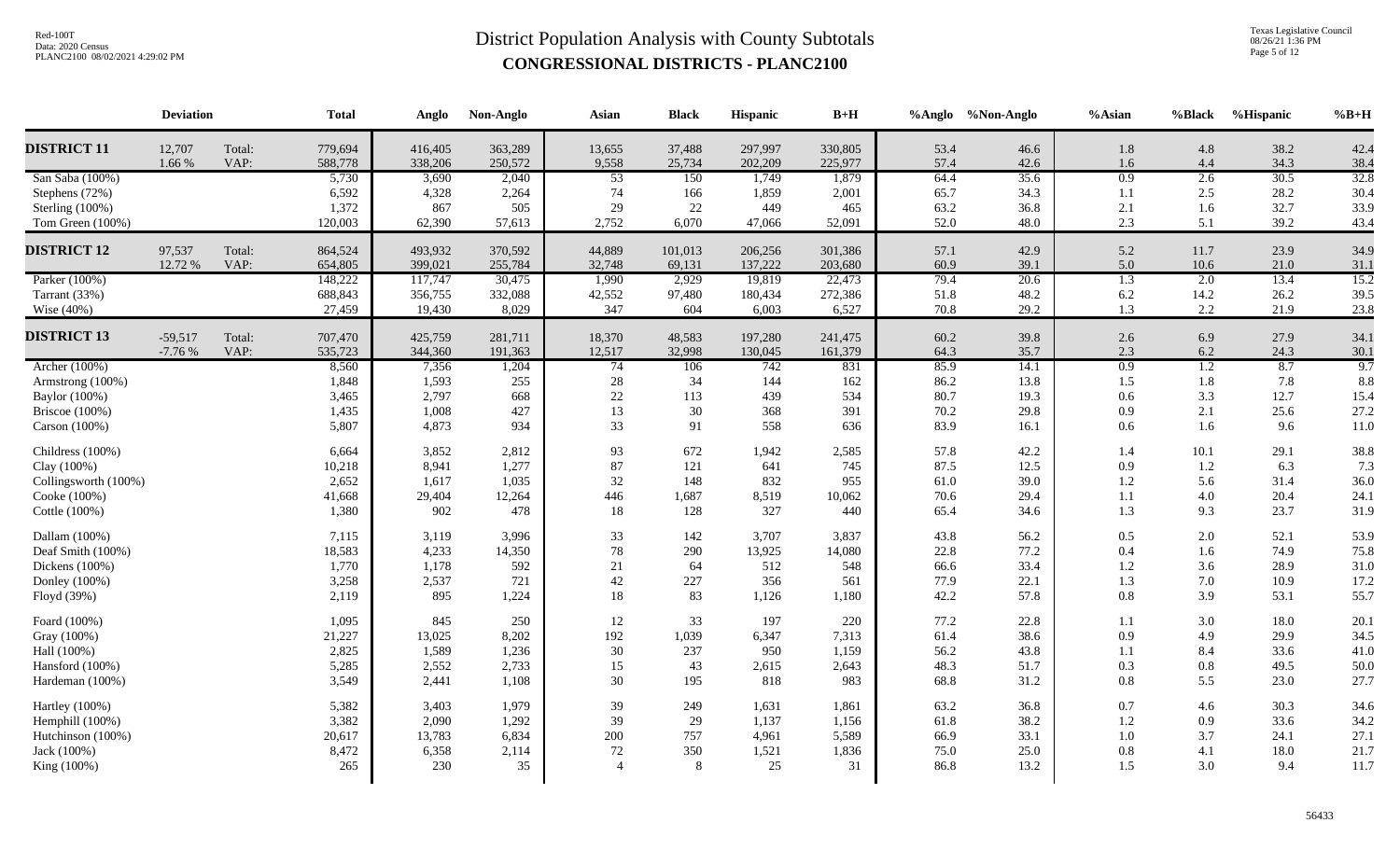Texas Legislative Council 08/26/21 1:36 PM Page 6 of 12

|                    | <b>Deviation</b>      |                | <b>Total</b>       | Anglo              | Non-Anglo          | Asian            | <b>Black</b>     | Hispanic           | $B+H$              |              | %Anglo %Non-Anglo | %Asian           | %Black     | %Hispanic    | $%B+H$       |
|--------------------|-----------------------|----------------|--------------------|--------------------|--------------------|------------------|------------------|--------------------|--------------------|--------------|-------------------|------------------|------------|--------------|--------------|
| <b>DISTRICT 13</b> | $-59,517$<br>$-7.76%$ | Total:<br>VAP: | 707,470<br>535,723 | 425,759<br>344,360 | 281,711<br>191,363 | 18,370<br>12,517 | 48,583<br>32,998 | 197,280<br>130,045 | 241,475<br>161,379 | 60.2<br>64.3 | 39.8<br>35.7      | 2.6<br>2.3       | 6.9<br>6.2 | 27.9<br>24.3 | 34.1<br>30.1 |
| Knox (100%)        |                       |                | 3,353              | 1,935              | 1,418              | $\overline{34}$  | 210              | 1,130              | 1,309              | 57.7         | 42.3              | 1.0              | 6.3        | 33.7         | 39.0         |
| Lipscomb (100%)    |                       |                | 3,059              | 1,786              | 1,273              | 18               | 22               | 1,123              | 1,140              | 58.4         | 41.6              | 0.6              | 0.7        | 36.7         | 37.3         |
| Montague (100%)    |                       |                | 19,965             | 16,342             | 3,623              | 129              | 206              | 2,361              | 2,543              | 81.9         | 18.1              | 0.6              | $1.0\,$    | 11.8         | 12.7         |
| Moore (100%)       |                       |                | 21,358             | 6,499              | 14,859             | 1,071            | 832              | 12,647             | 13,398             | 30.4         | 69.6              | 5.0              | 3.9        | 59.2         | 62.7         |
| Motley (100%)      |                       |                | 1,063              | 858                | 205                | 18               | 18               | 153                | 166                | 80.7         | 19.3              | 1.7              | 1.7        | 14.4         | 15.6         |
| Ochiltree (100%)   |                       |                | 10,015             | 4,245              | 5,770              | 58               | 66               | 5,470              | 5,510              | 42.4         | 57.6              | 0.6              | 0.7        | 54.6         | 55.0         |
| Oldham (100%)      |                       |                | 1,758              | 1,325              | 433                | 31               | 77               | 313                | 372                | 75.4         | 24.6              | 1.8              | 4.4        | 17.8         | 21.2         |
| Potter (100%)      |                       |                | 118,525            | 50,153             | 68,372             | 6,757            | 14,438           | 45,193             | 58,528             | 42.3         | 57.7              | 5.7              | 12.2       | 38.1         | 49.4         |
| Randall (100%)     |                       |                | 140,753            | 95,457             | 45,296             | 3,550            | 6,592            | 31,583             | 37,395             | 67.8         | 32.2              | 2.5              | 4.7        | 22.4         | 26.6         |
| Roberts (100%)     |                       |                | 827                | 717                | 110                | 15               | 21               | 50                 | 65                 | 86.7         | 13.3              | 1.8              | 2.5        | 6.0          | 7.9          |
| Sherman (100%)     |                       |                | 2,782              | 1,362              | 1,420              | 24               | 60               | 1,315              | 1,354              | 49.0         | 51.0              | 0.9              | 2.2        | 47.3         | 48.7         |
| Swisher (100%)     |                       |                | 6,971              | 3,219              | 3,752              | 44               | 524              | 3,147              | 3,597              | 46.2         | 53.8              | 0.6              | 7.5        | 45.1         | 51.6         |
| Wheeler (100%)     |                       |                | 4,990              | 3,469              | 1,521              | 53               | 137              | 1,227              | 1,345              | 69.5         | 30.5              | 1.1              | 2.7        | 24.6         | 27.0         |
| Wichita (100%)     |                       |                | 129,350            | 79,694             | 49,656             | 3,968            | 16,588           | 25,803             | 41,265             | 61.6         | 38.4              | 3.1              | 12.8       | 19.9         | 31.9         |
| Wilbarger (100%)   |                       |                | 12,887             | 7,012              | 5,875              | 632              | 1,259            | 3,734              | 4,910              | 54.4         | 45.6              | 4.9              | 9.8        | 29.0         | 38.1         |
| Wise $(60\%)$      |                       |                | 41,173             | 31,065             | 10,108             | 297              | 657              | 7,691              | 8,240              | 75.4         | 24.6              | 0.7              | 1.6        | 18.7         | 20.0         |
| <b>DISTRICT 14</b> | 7,699                 | Total:         | 774,686            | 369,644            | 405,042            | 30,586           | 160,251          | 204,253            | 358,714            | 47.7         | 52.3              | 3.9              | 20.7       | 26.4         | 46.3         |
|                    | $1.00\ \%$            | VAP:           | 590,343            | 302,085            | 288,258            | 22,472           | 116,729          | 138,708            | 252,931            | 51.2         | 48.8              | 3.8              | 19.8       | 23.5         | 42.8         |
| Brazoria (45%)     |                       |                | 167,478            | 82,239             | 85,239             | 3,694            | 22,573           | 56,702             | 77,765             | 49.1         | 50.9              | 2.2              | 13.5       | 33.9         | 46.4         |
| Chambers (0%)      |                       |                | $\overline{0}$     | $\overline{0}$     | $\overline{0}$     | $\Omega$         | $\overline{0}$   | $\overline{0}$     | $\Omega$           | 0.0          | 0.0               | 0.0              | 0.0        | 0.0          | 0.0          |
| Galveston (100%)   |                       |                | 350,682            | 191,358            | 159,324            | 15,636           | 49,174           | 88,636             | 135,263            | 54.6         | 45.4              | 4.5              | 14.0       | 25.3         | 38.6         |
| Jefferson (100%)   |                       |                | 256,526            | 96,047             | 160,479            | 11,256           | 88,504           | 58,915             | 145,686            | 37.4         | 62.6              | 4.4              | 34.5       | 23.0         | 56.8         |
| <b>DISTRICT 15</b> | 40,715                | Total:         | 807,702            | 121,025            | 686,677            | 13,254           | 19,502           | 651,296            | 666,778            | 15.0         | 85.0              | 1.6              | 2.4        | 80.6         | 82.6         |
|                    | 5.31 %                | VAP:           | 574,834            | 98,450             | 476,384            | 9,653            | 13,620           | 449,637            | 461,394            | 17.1         | 82.9              | 1.7              | 2.4        | 78.2         | 80.3         |
| Brooks (100%)      |                       |                | 7,076              | 724                | 6,352              | 48               | 47               | 6,242              | 6,271              | 10.2         | 89.8              | $\overline{0.7}$ | 0.7        | 88.2         | 88.6         |
| Duval (100%)       |                       |                | 9,831              | 937                | 8,894              | 66               | 208              | 7,962              | 8,133              | 9.5          | 90.5              | 0.7              | 2.1        | 81.0         | 82.7         |
| Guadalupe (83%)    |                       |                | 142,814            | 69,419             | 73,395             | 3,964            | 12,060           | 55,742             | 66,279             | 48.6         | 51.4              | 2.8              | 8.4        | 39.0         | 46.4         |
| Hidalgo (70%)      |                       |                | 612,608            | 35,303             | 577,305            | 8,852            | 5,583            | 563,105            | 566,392            | 5.8          | 94.2              | 1.4              | 0.9        | 91.9         | 92.5         |
| Jim Hogg (100%)    |                       |                | 4,838              | 414                | 4,424              | 36               | 11               | 4,281              | 4,287              | 8.6          | 91.4              | 0.7              | 0.2        | 88.5         | 88.6         |
| Karnes (100%)      |                       |                | 14,710             | 5,388              | 9,322              | 196              | 1,265            | 7,734              | 8,910              | 36.6         | 63.4              | 1.3              | 8.6        | 52.6         | 60.6         |
| Live Oak (100%)    |                       |                | 11,335             | 5,968              | 5,367              | 66               | 275              | 4,790              | 5,031              | 52.7         | 47.3              | 0.6              | 2.4        | 42.3         | 44.4         |
| Wilson (9%)        |                       |                | 4,490              | 2,872              | 1,618              | 26               | 53               | 1,440              | 1,475              | 64.0         | 36.0              | 0.6              | 1.2        | 32.1         | 32.9         |
| <b>DISTRICT 16</b> | $-9,625$              | Total:         | 757,362            | 95,442             | 661,920            | 17,979           | 37,250           | 611,177            | 639,243            | 12.6         | 87.4              | 2.4              | 4.9        | 80.7         | 84.4         |
|                    | $-1.25%$              | VAP:           | 567,481            | 79,234             | 488,247            | 13,125           | 25,342           | 449,710            | 470,675            | 14.0         | 86.0              | 2.3              | 4.5        | 79.2         | 82.9         |
| El Paso (87%)      |                       |                | 757,362            | 95,442             | 661,920            | 17,979           | 37,250           | 611,177            | 639,243            | 12.6         | 87.4              | 2.4              | 4.9        | 80.7         | 84.4         |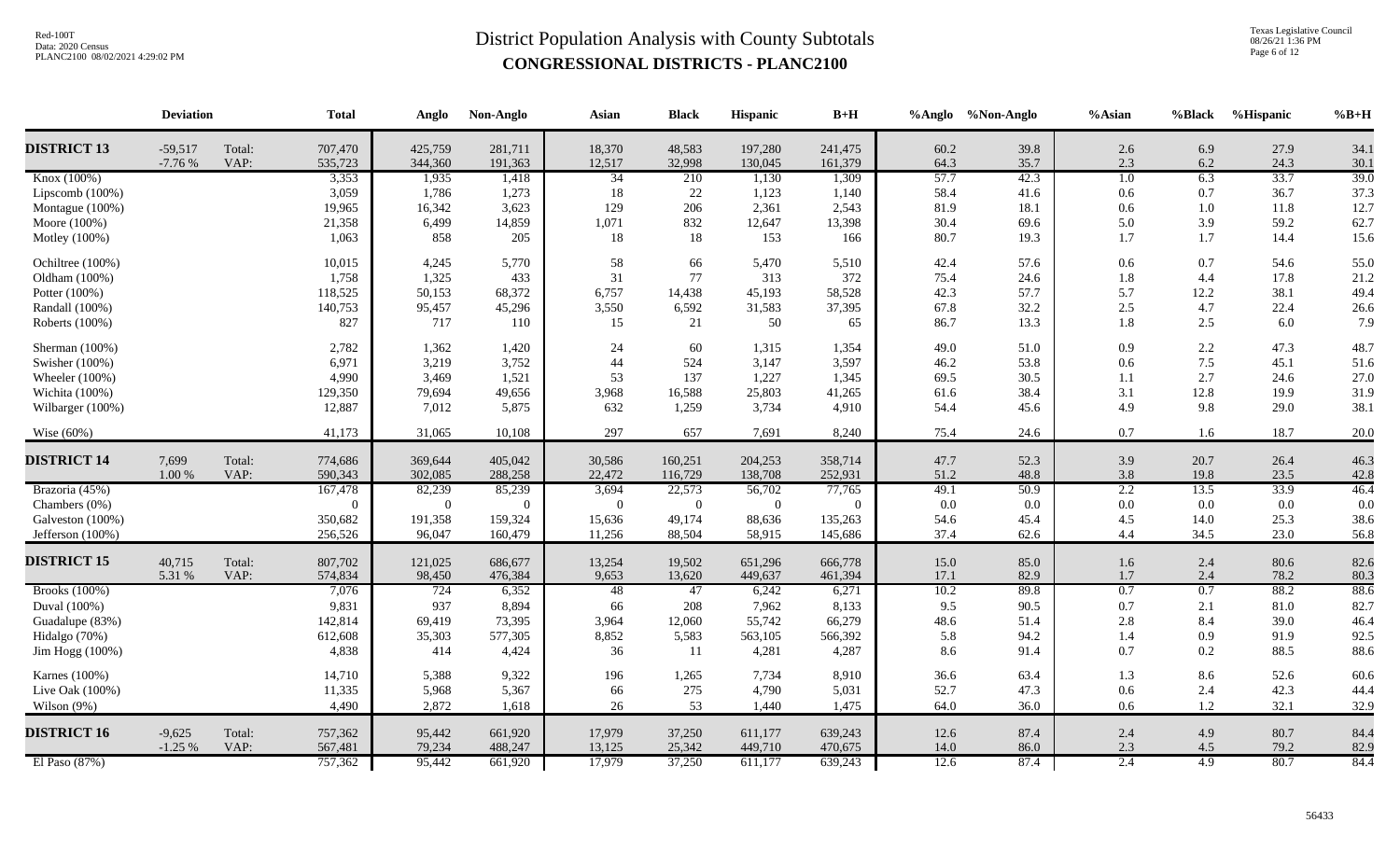Texas Legislative Council 08/26/21 1:36 PM Page 7 of 12

|                     | <b>Deviation</b> |                | <b>Total</b>       | Anglo              | Non-Anglo          | Asian            | <b>Black</b>      | Hispanic           | $B+H$              |              | %Anglo %Non-Anglo | %Asian           | %Black           | %Hispanic    | $%B+H$       |
|---------------------|------------------|----------------|--------------------|--------------------|--------------------|------------------|-------------------|--------------------|--------------------|--------------|-------------------|------------------|------------------|--------------|--------------|
| <b>DISTRICT 17</b>  | 38,619<br>5.04 % | Total:<br>VAP: | 805,606<br>624,513 | 413,065<br>342,749 | 392,541<br>281,764 | 50,342<br>39,617 | 117,810<br>83,674 | 214,606<br>147,857 | 324,662<br>227,811 | 51.3<br>54.9 | 48.7<br>45.1      | 6.2<br>6.3       | 14.6<br>13.4     | 26.6<br>23.7 | 40.3<br>36.5 |
| Bastrop (2%)        |                  |                | 1,540              | 901                | 639                | 20               | 54                | 537                | 582                | 58.5         | 41.5              | $\overline{1.3}$ | $\overline{3.5}$ | 34.9         | 37.8         |
| Brazos $(100\%)$    |                  |                | 233,849            | 123,035            | 110,814            | 16,856           | 27,910            | 63,067             | 88,787             | 52.6         | 47.4              | 7.2              | 11.9             | 27.0         | 38.0         |
| Burleson (100%)     |                  |                | 17,642             | 11,258             | 6,384              | 118              | 2,145             | 3,712              | 5,737              | 63.8         | 36.2              | 0.7              | 12.2             | 21.0         | 32.5         |
| Falls (100%)        |                  |                | 16,968             | 8,707              | 8,261              | 106              | 4,023             | 3,965              | 7,845              | 51.3         | 48.7              | 0.6              | 23.7             | 23.4         | 46.2         |
| Freestone (100%)    |                  |                | 19,435             | 12,817             | 6,618              | 143              | 3,038             | 3,155              | 6,112              | 65.9         | 34.1              | 0.7              | 15.6             | 16.2         | 31.4         |
| Lee $(30%)$         |                  |                | 5,300              | 4,073              | 1,227              | 38               | 284               | 713                | 976                | 76.8         | 23.2              | 0.7              | 5.4              | 13.5         | 18.4         |
| Leon $(56%)$        |                  |                | 8,853              | 6,021              | 2,832              | 101              | 655               | 1,881              | 2,504              | 68.0         | 32.0              | 1.1              | 7.4              | 21.2         | 28.3         |
| Limestone $(100\%)$ |                  |                | 22,146             | 12,530             | 9,616              | 245              | 4,117             | 5,013              | 8,945              | 56.6         | 43.4              | 1.1              | 18.6             | 22.6         | 40.4         |
| McLennan (100%)     |                  |                | 260,579            | 139,693            | 120,886            | 6,704            | 41,799            | 68,587             | 107,816            | 53.6         | 46.4              | 2.6              | 16.0             | 26.3         | 41.4         |
| Milam (100%)        |                  |                | 24,754             | 15,367             | 9,387              | 193              | 2,520             | 6,264              | 8,582              | 62.1         | 37.9              | 0.8              | 10.2             | 25.3         | 34.7         |
| Robertson (100%)    |                  |                | 16,757             | 9,505              | 7,252              | 145              | 3,381             | 3,528              | 6,789              | 56.7         | 43.3              | 0.9              | 20.2             | 21.1         | 40.5         |
| Travis $(14\%)$     |                  |                | 177,783            | 69,158             | 108,625            | 25,673           | 27,884            | 54,184             | 79,987             | 38.9         | 61.1              | 14.4             | 15.7             | 30.5         | 45.0         |
| <b>DISTRICT 18</b>  | 29,921           | Total:         | 796,908            | 124,422            | 672,486            | 39,386           | 293,243           | 342,067            | 626,168            | 15.6         | 84.4              | 4.9              | 36.8             | 42.9         | 78.6         |
|                     | 3.90 %           | VAP:           | 597,333            | 108,977            | 488,356            | 32,548           | 219,694           | 235,335            | 450,131            | 18.2         | 81.8              | 5.4              | 36.8             | 39.4         | 75.4         |
| Harris (17%)        |                  |                | 796,908            | 124,422            | 672,486            | 39,386           | 293,243           | 342,067            | 626,168            | 15.6         | 84.4              | 4.9              | 36.8             | 42.9         | 78.6         |
| <b>DISTRICT 19</b>  | $-35,563$        | Total:         | 731,424            | 375,772            | 355,652            | 18,073           | 58,356            | 270,450            | 322,386            | 51.4         | 48.6              | 2.5              | $8.0\,$          | 37.0         | 44.1         |
|                     | $-4.64%$         | VAP:           | 553,145            | 303,700            | 249,445            | 13,769           | 40,512            | 184,922            | 223,123            | 54.9         | 45.1              | 2.5              | $7.3$            | 33.4         | 40.3         |
| Bailey (100%)       |                  |                | 6,904              | 2,190              | 4,714              | 19               | 91                | 4,540              | 4,600              | 31.7         | 68.3              | 0.3              | $\overline{1.3}$ | 65.8         | 66.6         |
| Borden (100%)       |                  |                | 631                | 528                | 103                | 14               | 16                | 86                 | 95                 | 83.7         | 16.3              | 2.2              | 2.5              | 13.6         | 15.1         |
| Castro (100%)       |                  |                | 7,371              | 2,328              | 5,043              | 49               | 155               | 4,784              | 4,905              | 31.6         | 68.4              | 0.7              | 2.1              | 64.9         | 66.5         |
| Cochran (100%)      |                  |                | 2,547              | 912                | 1,635              | 16               | 94                | 1,527              | 1,594              | 35.8         | 64.2              | 0.6              | 3.7              | 60.0         | 62.6         |
| Crosby (100%)       |                  |                | 5,133              | 2,076              | 3,057              | 41               | 203               | 2,829              | 2,965              | 40.4         | 59.6              | 0.8              | 4.0              | 55.1         | 57.8         |
| Fisher (100%)       |                  |                | 3,672              | 2,496              | 1,176              | $27\,$           | 149               | 973                | 1,088              | 68.0         | 32.0              | 0.7              | 4.1              | 26.5         | 29.6         |
| Floyd (61%)         |                  |                | 3,283              | 1,184              | 2,099              | $21\,$           | 124               | 1,941              | 2,048              | 36.1         | 63.9              | 0.6              | 3.8              | 59.1         | 62.4         |
| Gaines (100%)       |                  |                | 21,598             | 12,554             | 9,044              | 139              | 356               | 8,401              | 8,676              | 58.1         | 41.9              | 0.6              | 1.6              | 38.9         | 40.2         |
| Garza (100%)        |                  |                | 5,816              | 2,162              | 3,654              | 56               | 381               | 3,272              | 3,554              | 37.2         | 62.8              | 1.0              | 6.6              | 56.3         | 61.1         |
| Hale (100%)         |                  |                | 32,522             | 10,693             | 21,829             | 243              | 1,807             | 19,489             | 21,052             | 32.9         | 67.1              | 0.7              | 5.6              | 59.9         | 64.7         |
| Haskell (100%)      |                  |                | 5,416              | 3,628              | 1,788              | 43               | 268               | 1,377              | 1,599              | 67.0         | 33.0              | 0.8              | 4.9              | 25.4         | 29.5         |
| Hockley (100%)      |                  |                | 21,537             | 9,752              | 11,785             | 97               | 803               | 10,624             | 11,295             | 45.3         | 54.7              | 0.5              | 3.7              | 49.3         | 52.4         |
| Howard (100%)       |                  |                | 34,860             | 15,672             | 19,188             | 561              | 2,113             | 16,174             | 17,929             | 45.0         | 55.0              | 1.6              | 6.1              | 46.4         | 51.4         |
| Jones (100%)        |                  |                | 19,663             | 11,485             | 8,178              | 158              | 2,187             | 5,504              | 7,599              | 58.4         | 41.6              | 0.8              | 11.1             | 28.0         | 38.6         |
| Kent (100%)         |                  |                | 753                | 657                | 96                 | $\mathbf Q$      | 11                | 81                 | 86                 | 87.3         | 12.7              | 1.2              | 1.5              | 10.8         | 11.4         |
| Lamb (100%)         |                  |                | 13,045             | 4,981              | 8,064              | 41               | 544               | 7,449              | 7,904              | 38.2         | 61.8              | 0.3              | 4.2              | 57.1         | 60.6         |
| Lubbock (100%)      |                  |                | 310,639            | 154,994            | 155,645            | 11,533           | 31,107            | 109,170            | 137,329            | 49.9         | 50.1              | 3.7              | 10.0             | 35.1         | 44.2         |
| Lynn (100%)         |                  |                | 5,596              | 2,960              | 2,636              | 34               | 151               | 2,352              | 2,482              | 52.9         | 47.1              | 0.6              | 2.7              | 42.0         | 44.4         |
| Nolan (100%)        |                  |                | 14,738             | 8,138              | 6,600              | 150              | 953               | 5,354              | 6,120              | 55.2         | 44.8              | 1.0              | 6.5              | 36.3         | 41.5         |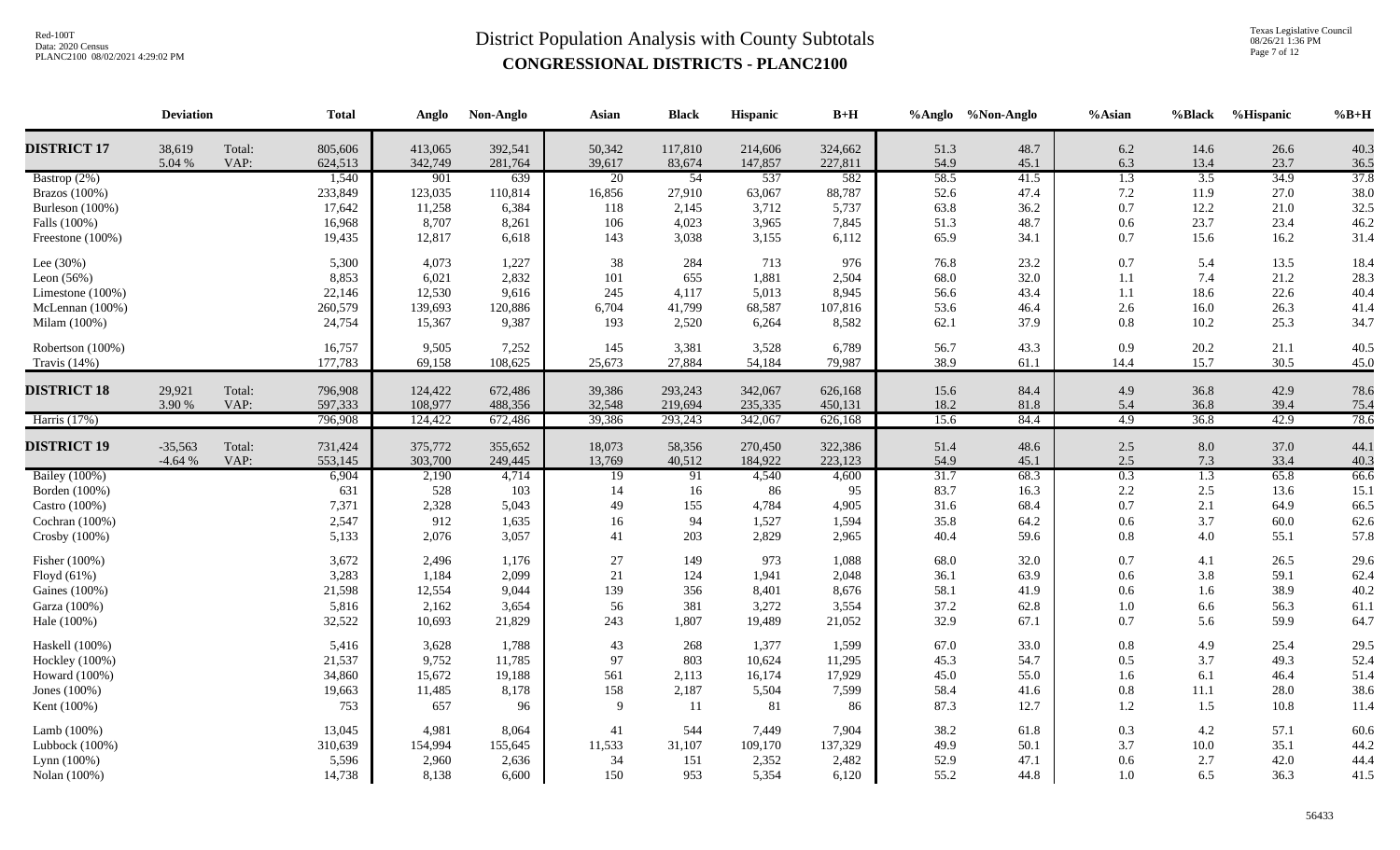Texas Legislative Council 08/26/21 1:36 PM Page 8 of 12

|                      | <b>Deviation</b>      |                | <b>Total</b>       | Anglo              | Non-Anglo          | Asian              | <b>Black</b>      | Hispanic           | $B+H$              |              | %Anglo %Non-Anglo | %Asian           | %Black           | %Hispanic    | $%B+H$       |
|----------------------|-----------------------|----------------|--------------------|--------------------|--------------------|--------------------|-------------------|--------------------|--------------------|--------------|-------------------|------------------|------------------|--------------|--------------|
| <b>DISTRICT 19</b>   | $-35,563$<br>$-4.64%$ | Total:<br>VAP: | 731,424<br>553,145 | 375,772<br>303,700 | 355,652<br>249,445 | 18,073<br>13,769   | 58,356<br>40,512  | 270,450<br>184,922 | 322,386<br>223,123 | 51.4<br>54.9 | 48.6<br>45.1      | 2.5<br>2.5       | 8.0<br>7.3       | 37.0<br>33.4 | 44.1<br>40.3 |
| Parmer (100%)        |                       |                | 9,869              | 3,187              | 6,682              | 36                 | 137               | 6,504              | 6,575              | 32.3         | 67.7              | $\overline{0.4}$ | $\overline{1.4}$ | 65.9         | 66.6         |
| Scurry (100%)        |                       |                | 16,932             | 8,637              | 8,295              | 140                | 812               | 7,139              | 7,853              | 51.0         | 49.0              | 0.8              | 4.8              | 42.2         | 46.4         |
| Shackelford (100%)   |                       |                | 3,105              | 2,612              | 493                | 33                 | 46                | 363                | 394                | 84.1         | 15.9              | 1.1              | 1.5              | 11.7         | 12.7         |
| Stephens (28%)       |                       |                | 2,509              | 1,928              | 581                | 15                 | 161               | 345                | 502                | 76.8         | 23.2              | 0.6              | 6.4              | 13.8         | 20.0         |
| Stonewall (100%)     |                       |                | 1,245              | 958                | 287                | $\mathbf{Q}$       | 41                | 226                | 256                | 76.9         | 23.1              | 0.7              | 3.3              | 18.2         | 20.6         |
| Taylor (100%)        |                       |                | 143,208            | 87,316             | 55,892             | 4,299              | 14,655            | 34,756             | 47,874             | 61.0         | 39.0              | 3.0              | 10.2             | 24.3         | 33.4         |
| Terry (100%)         |                       |                | 11,831             | 4,599              | 7,232              | 78                 | 540               | 6,569              | 7,009              | 38.9         | 61.1              | 0.7              | 4.6              | 55.5         | 59.2         |
| Throckmorton (100%)  |                       |                | 1,440              | 1,248              | 192                | 8                  | 17                | 145                | 156                | 86.7         | 13.3              | 0.6              | 1.2              | 10.1         | 10.8         |
| Yoakum (100%)        |                       |                | 7,694              | 2,488              | 5,206              | 72                 | 110               | 4,968              | 5,057              | 32.3         | 67.7              | 0.9              | 1.4              | 64.6         | 65.7         |
| Young (100%)         |                       |                | 17,867             | 13,409             | 4,458              | 132                | 324               | 3,508              | 3,790              | 75.0         | 25.0              | 0.7              | 1.8              | 19.6         | 21.2         |
| <b>DISTRICT 20</b>   | 5,116                 | Total:         | 772,103            | 157,659            | 614,444            | 37,454             | 57,363            | 523,637            | 571,086            | 20.4         | 79.6              | 4.9              | 7.4              | 67.8         | 74.0         |
|                      | $0.67~\%$             | VAP:           | 583,799            | 132,885            | 450,914            | 27,366             | 40,713            | 381,567            | 417,530            | 22.8         | 77.2              | 4.7              | $7.0\,$          | 65.4         | 71.5         |
| Bexar (38%)          |                       |                | 772,103            | 157,659            | 614,444            | 37,454             | 57,363            | 523,637            | 571,086            | 20.4         | 79.6              | 4.9              | 7.4              | 67.8         | 74.0         |
| <b>DISTRICT 21</b>   | 81,083                | Total:         | 848,070            | 498,700            | 349,370            | 46,515             | 44,608            | 245,485            | 283,797            | 58.8         | 41.2              | 5.5              | 5.3              | 28.9         | 33.5         |
|                      | 10.57 %               | VAP:           | 685,700            | 424,003            | 261,697            | 35,513             | 32,598            | 180,449            | 209,756            | 61.8         | 38.2              | 5.2              | 4.8              | 26.3         | 30.6         |
| Bandera (100%)       |                       |                | 20,851             | 15,595             | 5,256              | 219                | 270               | 4,010              | 4,247              | 74.8         | 25.2              | 1.1              | $\overline{1.3}$ | 19.2         | 20.4         |
| Bexar (14%)          |                       |                | 291,012            | 135,145            | 155,867            | 19,945             | 23,723            | 111,186            | 131,511            | 46.4         | 53.6              | 6.9              | $8.2\,$          | 38.2         | 45.2         |
| <b>Blanco</b> (100%) |                       |                | 11,374             | 8,707              | 2,667              | 100                | 123               | 2,092              | 2,196              | 76.6         | 23.4              | 0.9              | 1.1              | 18.4         | 19.3         |
| Comal (72%)          |                       |                | 116,556            | 83,861             | 32,695             | 2,501              | 3,292             | 23,781             | 26,583             | 71.9         | 28.1              | 2.1              | 2.8              | 20.4         | 22.8         |
| Gillespie (100%)     |                       |                | 26,725             | 19,884             | 6,841              | 213                | 245               | 5,766              | 5,941              | 74.4         | 25.6              | 0.8              | 0.9              | 21.6         | 22.2         |
| Hays (22%)           |                       |                | 52,839             | 32,546             | 20,293             | 1,631              | 2,271             | 15,402             | 17,250             | 61.6         | 38.4              | 3.1              | 4.3              | 29.1         | 32.6         |
| Kendall (100%)       |                       |                | 44,279             | 31,767             | 12,512             | 743                | 603               | 10,029             | 10,509             | 71.7         | 28.3              | 1.7              | 1.4              | 22.6         | 23.7         |
| Kerr (100%)          |                       |                | 52,598             | 35,791             | 16,807             | 851                | 1,127             | 13,598             | 14,502             | 68.0         | 32.0              | 1.6              | 2.1              | 25.9         | 27.6         |
| Real (100%)          |                       |                | 2,758              | 1,940              | 818                | $28\,$             | 50                | 692                | 731                | 70.3         | 29.7              | 1.0              | 1.8              | 25.1         | 26.5         |
| Travis $(18%)$       |                       |                | 229,078            | 133,464            | 95,614             | 20,284             | 12,904            | 58,929             | 70,327             | 58.3         | 41.7              | 8.9              | 5.6              | 25.7         | 30.7         |
|                      |                       |                |                    |                    |                    |                    |                   |                    |                    |              |                   |                  |                  |              |              |
| <b>DISTRICT 22</b>   | 205,322<br>26.77 %    | Total:<br>VAP: | 972,309            | 343,714<br>266,229 | 628,595            | 212,958<br>152,085 | 159,926           | 249,799            | 402,101<br>275,875 | 35.4<br>37.8 | 64.6<br>62.2      | 21.9             | 16.4<br>15.7     | 25.7<br>24.0 | 41.4         |
| Brazoria (55%)       |                       |                | 705,197<br>204,553 | 79,594             | 438,968<br>124,959 | 26,303             | 110,436<br>38,545 | 169,016<br>58,500  | 95,261             | 38.9         | 61.1              | 21.6<br>12.9     | 18.8             | 28.6         | 39.1<br>46.6 |
| Fort Bend (80%)      |                       |                | 655,065            | 226,936            | 428,129            | 171,518            | 103,968           | 148,729            | 248,130            | 34.6         | 65.4              | 26.2             | 15.9             | 22.7         | 37.9         |
|                      |                       |                | 112,691            | 37,184             | 75,507             | 15,137             | 17,413            | 42,570             | 58,710             | 33.0         | 67.0              | 13.4             | 15.5             | 37.8         |              |
| Harris (2%)          |                       |                |                    |                    |                    |                    |                   |                    |                    |              |                   |                  |                  |              | 52.1         |
| <b>DISTRICT 23</b>   | 67,662                | Total:         | 834,649            | 198,916            | 635,733            | 23,577             | 41,573            | 569,239            | 603,487            | 23.8         | 76.2              | 2.8              | 5.0              | 68.2         | 72.3         |
|                      | 8.82 %                | VAP:           | 609,968            | 160,742            | 449,226            | 16,094             | 28,520            | 400,507            | 425,778            | 26.4         | 73.6              | 2.6              | 4.7              | 65.7         | 69.8         |
| Bexar (20%)          |                       |                | 405,580            | 121,689            | 283,891            | 19,911             | 33,296            | 231,741            | 259,902            | 30.0         | 70.0              | 4.9              | 8.2              | 57.1         | 64.1         |
| Brewster (100%)      |                       |                | 9,546              | 4,948              | 4,598              | 164                | 287               | 3,963              | 4,176              | 51.8         | 48.2              | 1.7              | $3.0\,$          | 41.5         | 43.7         |
| Crane (100%)         |                       |                | 4,675              | 1,342              | 3,333              | 39                 | 102               | 3,158              | 3,237              | 28.7         | 71.3              | 0.8              | 2.2              | 67.6         | 69.2         |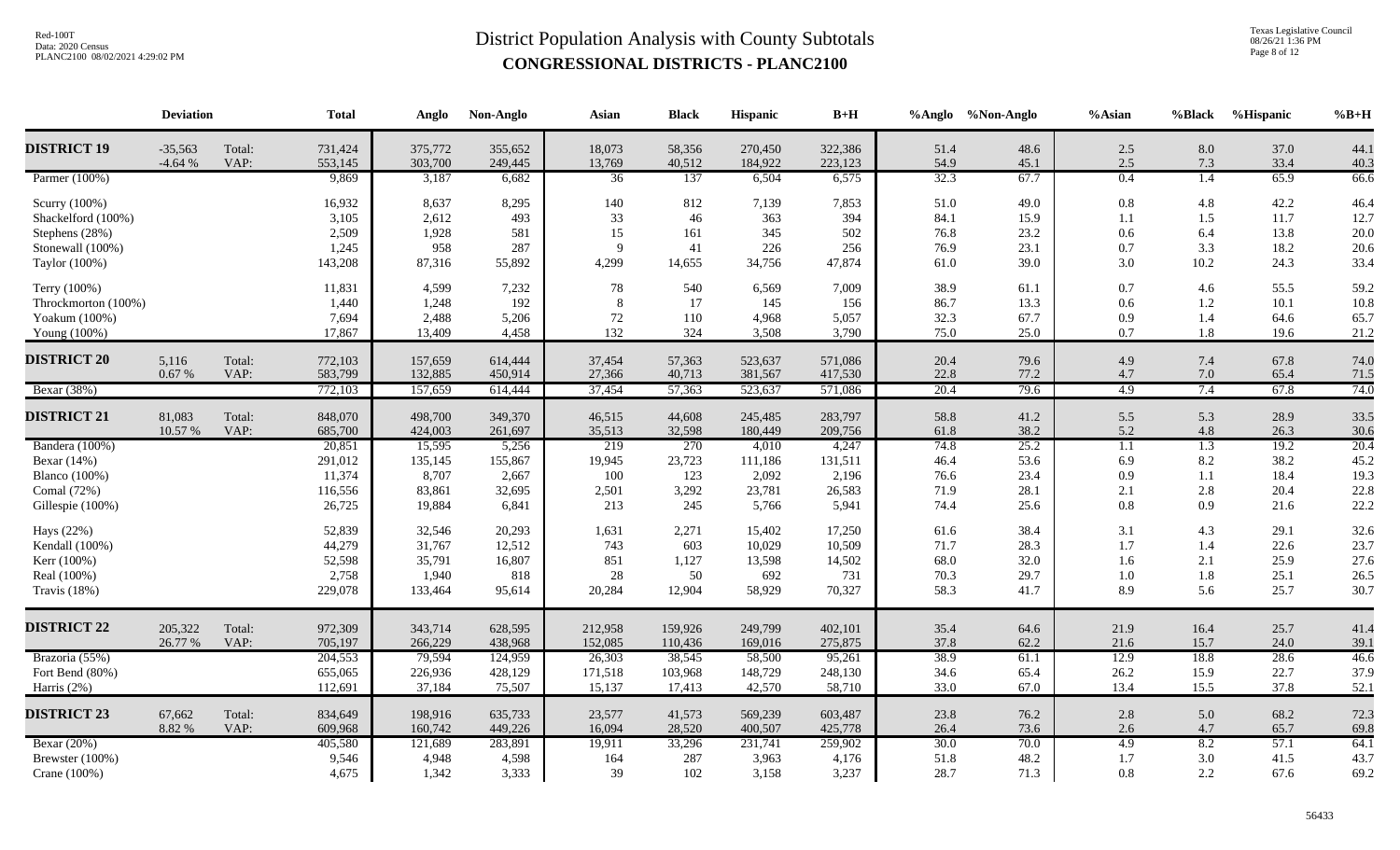Texas Legislative Council 08/26/21 1:36 PM Page 9 of 12

|                    | <b>Deviation</b> |                | <b>Total</b>       | Anglo              | Non-Anglo          | Asian            | <b>Black</b>     | Hispanic           | $B+H$              |              | %Anglo %Non-Anglo | $%$ Asian  | <b>%Black</b> | %Hispanic    | $%B+H$       |
|--------------------|------------------|----------------|--------------------|--------------------|--------------------|------------------|------------------|--------------------|--------------------|--------------|-------------------|------------|---------------|--------------|--------------|
| <b>DISTRICT 23</b> | 67,662<br>8.82 % | Total:<br>VAP: | 834,649<br>609,968 | 198,916<br>160,742 | 635,733<br>449,226 | 23,577<br>16,094 | 41,573<br>28,520 | 569,239<br>400,507 | 603,487<br>425,778 | 23.8<br>26.4 | 76.2<br>73.6      | 2.8<br>2.6 | 5.0<br>4.7    | 68.2<br>65.7 | 72.3<br>69.8 |
| Crockett (100%)    |                  |                | 3,098              | 1,080              | 2,018              | 23               | 36               | 1,920              | 1,945              | 34.9         | 65.1              | 0.7        | 1.2           | 62.0         | 62.8         |
| Culberson (100%)   |                  |                | 2,188              | 445                | 1,743              | 50               | 48               | 1,645              | 1,673              | 20.3         | 79.7              | 2.3        | 2.2           | 75.2         | 76.5         |
| Dimmit (100%)      |                  |                | 8,615              | 898                | 7,717              | 94               | 129              | 7,487              | 7,570              | 10.4         | 89.6              | 1.1        | 1.5           | 86.9         | 87.9         |
| Edwards (100%)     |                  |                | 1,422              | 651                | 771                | 26               | 17               | 718                | 725                | 45.8         | 54.2              | 1.8        | 1.2           | 50.5         | 51.0         |
| El Paso $(13%)$    |                  |                | 108,295            | 2,777              | 105,518            | 413              | 950              | 104,174            | 104,642            | 2.6          | 97.4              | 0.4        | 0.9           | 96.2         | 96.6         |
| Frio (100%)        |                  |                | 18,385             | 3,053              | 15,332             | 218              | 767              | 14,171             | 14,897             | 16.6         | 83.4              | 1.2        | 4.2           | 77.1         | 81.0         |
| Hudspeth (100%)    |                  |                | 3,202              | 1,094              | 2,108              | 22               | 29               | 2,036              | 2,049              | 34.2         | 65.8              | 0.7        | 0.9           | 63.6         | 64.0         |
| Jeff Davis (100%)  |                  |                | 1,996              | 1,282              | 714                | 39               | 28               | 613                | 627                | 64.2         | 35.8              | 2.0        | 1.4           | 30.7         | 31.4         |
| Kinney (100%)      |                  |                | 3,129              | 1,489              | 1,640              | 46               | 66               | 1,470              | 1,517              | 47.6         | 52.4              | 1.5        | 2.1           | 47.0         | 48.5         |
| La Salle (78%)     |                  |                | 5,216              | 914                | 4,302              | 26               | 202              | 4,062              | 4,240              | 17.5         | 82.5              | 0.5        | 3.9           | 77.9         | 81.3         |
| Loving (100%)      |                  |                | 64                 | 56                 | $\,8\,$            | $\mathcal{R}$    | 3                | $\overline{1}$     | 3                  | 87.5         | 12.5              | 4.7        | 4.7           | 1.6          | 4.7          |
| Maverick (100%)    |                  |                | 57,887             | 1,574              | 56,313             | 295              | 307              | 54,936             | 55,107             | 2.7          | 97.3              | 0.5        | 0.5           | 94.9         | 95.2         |
| Medina (100%)      |                  |                | 50,748             | 22,324             | 28,424             | 528              | 1,762            | 25,455             | 26,930             | 44.0         | 56.0              | 1.0        | 3.5           | 50.2         | 53.1         |
| Pecos $(100%)$     |                  |                | 15,193             | 3,473              | 11,720             | 183              | 630              | 10,845             | 11,376             | 22.9         | 77.1              | $1.2\,$    | 4.1           | 71.4         | 74.9         |
| Presidio (100%)    |                  |                | 6,131              | 961                | 5,170              | 102              | 47               | 4,991              | 5,032              | 15.7         | 84.3              | 1.7        | 0.8           | $81.4\,$     | 82.1         |
| Reagan (100%)      |                  |                | 3,385              | 968                | 2,417              | 44               | 78               | 2,283              | 2,339              | 28.6         | 71.4              | 1.3        | 2.3           | 67.4         | 69.1         |
| Reeves (100%)      |                  |                | 14,748             | 1,697              | 13,051             | 205              | 332              | 12,510             | 12,748             | 11.5         | 88.5              | 1.4        | 2.3           | 84.8         | 86.4         |
| Schleicher (100%)  |                  |                | 2,451              | 1,102              | 1,349              | 28               | 44               | 1,275              | 1,296              | 45.0         | 55.0              | 1.1        | 1.8           | 52.0         | 52.9         |
| Sutton (100%)      |                  |                | 3,372              | 1,200              | 2,172              | 24               | 32               | 2,093              | 2,111              | 35.6         | 64.4              | 0.7        | 0.9           | 62.1         | 62.6         |
| Terrell (100%)     |                  |                | 760                | 352                | 408                | 13               | $22\,$           | 370                | 384                | 46.3         | 53.7              | 1.7        | 2.9           | 48.7         | 50.5         |
| Upton (100%)       |                  |                | 3,308              | 1,318              | 1,990              | 32               | 120              | 1,797              | 1,886              | 39.8         | 60.2              | $1.0\,$    | 3.6           | 54.3         | 57.0         |
| Uvalde (100%)      |                  |                | 24,564             | 6,613              | 17,951             | 206              | 268              | 17,317             | 17,462             | 26.9         | 73.1              | 0.8        | 1.1           | 70.5         | 71.1         |
| Val Verde (100%)   |                  |                | 47,586             | 7,836              | 39,750             | 574              | 962              | 38,207             | 38,861             | 16.5         | 83.5              | 1.2        | 2.0           | 80.3         | 81.7         |
| Ward (100%)        |                  |                | 11,644             | 4,506              | 7,138              | 113              | 666              | 6,325              | 6,847              | 38.7         | 61.3              | 1.0        | 5.7           | 54.3         | 58.8         |
| Winkler (100%)     |                  |                | 7,791              | 2,702              | 5,089              | 114              | 210              | 4,732              | 4,883              | 34.7         | 65.3              | 1.5        | 2.7           | 60.7         | 62.7         |
| Zavala (100%)      |                  |                | 9,670              | 572                | 9,098              | 42               | 133              | 8,944              | 9,022              | 5.9          | 94.1              | 0.4        | 1.4           | 92.5         | 93.3         |
| <b>DISTRICT 24</b> | 55,719           | Total:         | 822,706            | 350,034            | 472,672            | 145,109          | 116,784          | 197,981            | 308,970            | 42.5         | 57.5              | 17.6       | 14.2          | 24.1         | 37.6         |
|                    | 7.26 %           | VAP:           | 641,938            | 296,304            | 345,634            | 107,257          | 85,928           | 140,345            | 223,138            | 46.2         | 53.8              | 16.7       | 13.4          | 21.9         | 34.8         |
| Dallas $(15%)$     |                  |                | 392,002            | 129,032            | 262,970            | 83,533           | 56,799           | 118,941            | 172,960            | 32.9         | 67.1              | 21.3       | 14.5          | 30.3         | 44.1         |
| Denton $(15%)$     |                  |                | 139,842            | 56,606             | 83,236             | 29,185           | 23,756           | 28,703             | 51,374             | 40.5         | 59.5              | 20.9       | 17.0          | 20.5         | 36.7         |
| Tarrant $(14%)$    |                  |                | 290,862            | 164,396            | 126,466            | 32,391           | 36,229           | 50,337             | 84,636             | 56.5         | 43.5              | 11.1       | 12.5          | 17.3         | 29.1         |
| <b>DISTRICT 25</b> | 79,465           | Total:         | 846,452            | 540,910            | 305,542            | 45,484           | 72,511           | 167,208            | 233,324            | 63.9         | 36.1              | 5.4        | 8.6           | 19.8         | 27.6         |
|                    | 10.36 %          | VAP:           | 645,260            | 432,605            | 212,655            | 32,491           | 50,047           | 112,490            | 159,525            | 67.0         | 33.0              | 5.0        | 7.8           | 17.4         | 24.7         |
| Bell (12%)         |                  |                | 45,892             | 10,083             | 35,809             | 2,928            | 21,287           | 12,206             | 31,511             | 22.0         | 78.0              | 6.4        | 46.4          | 26.6         | 68.7         |
| Bosque $(100\%)$   |                  |                | 18,235             | 13,621             | 4,614              | 148              | 503              | 3,321              | 3,737              | 74.7         | 25.3              | 0.8        | 2.8           | 18.2         | 20.5         |
| Burnet (100%)      |                  |                | 49,130             | 34,810             | 14,320             | 629              | 1,011            | 11,199             | 12,068             | 70.9         | 29.1              | 1.3        | 2.1           | 22.8         | 24.6         |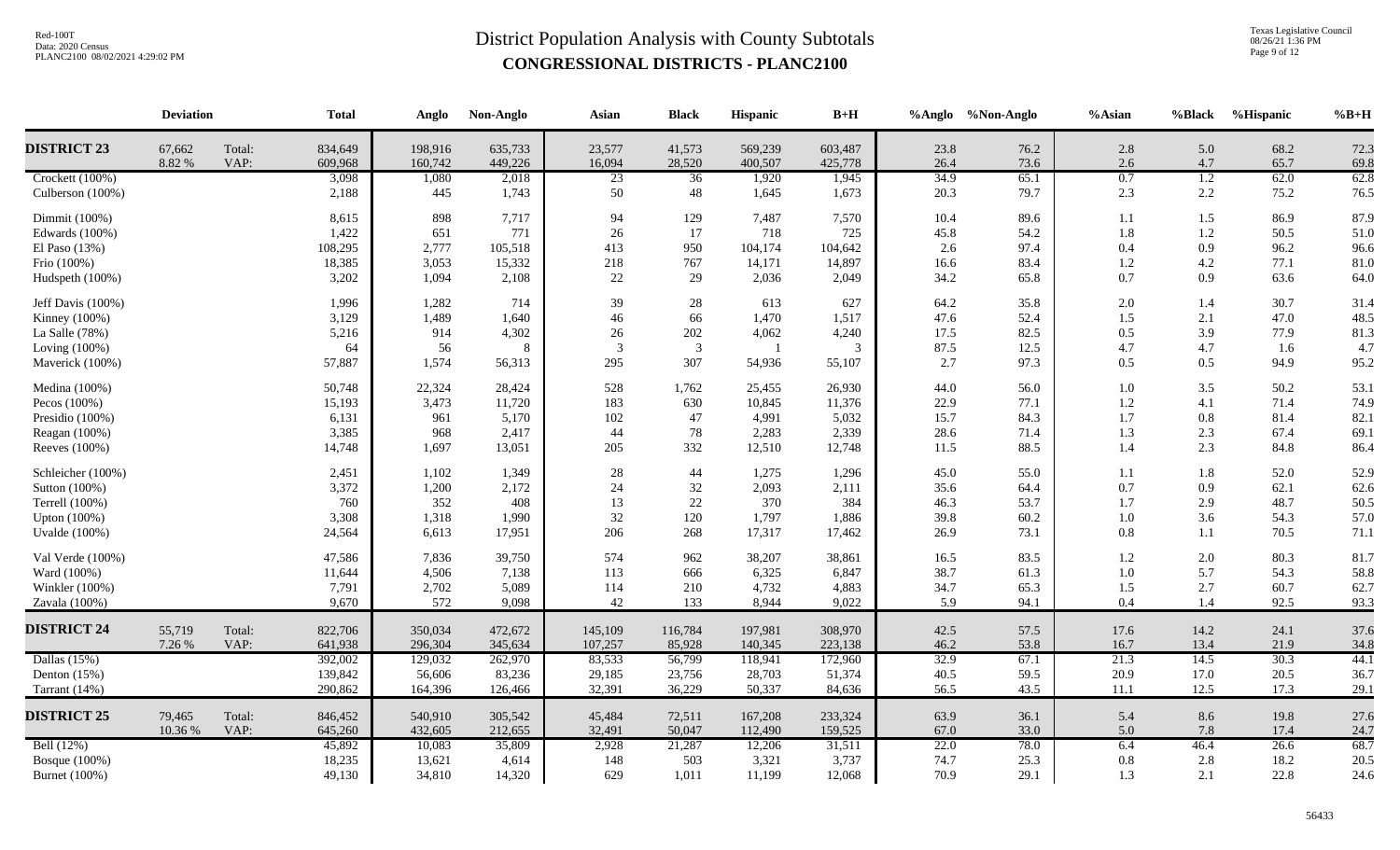Texas Legislative Council 08/26/21 1:36 PM Page 10 of 12

|                                                                                        | <b>Deviation</b>      |                | <b>Total</b>                                   | Anglo                                         | Non-Anglo                                    | Asian                             | <b>Black</b>                             | Hispanic                                     | $\mathbf{B}+\mathbf{H}$                      |                                      | %Anglo %Non-Anglo                    | %Asian                          | %Black                                       | %Hispanic                            | $%B+H$                               |
|----------------------------------------------------------------------------------------|-----------------------|----------------|------------------------------------------------|-----------------------------------------------|----------------------------------------------|-----------------------------------|------------------------------------------|----------------------------------------------|----------------------------------------------|--------------------------------------|--------------------------------------|---------------------------------|----------------------------------------------|--------------------------------------|--------------------------------------|
| <b>DISTRICT 25</b>                                                                     | 79,465<br>10.36 %     | Total:<br>VAP: | 846,452<br>645,260                             | 540,910<br>432,605                            | 305,542<br>212,655                           | 45,484<br>32,491                  | 72,511<br>50,047                         | 167,208<br>112,490                           | 233,324<br>159,525                           | 63.9<br>67.0                         | 36.1<br>33.0                         | 5.4<br>5.0                      | 8.6<br>7.8                                   | 19.8<br>17.4                         | 27.6<br>24.7                         |
| Coryell (100%)<br>Erath (48%)                                                          |                       |                | 83,093<br>20,455                               | 46,213<br>14,873                              | 36,880<br>5,582                              | 3,238<br>302                      | 15,290<br>1,226                          | 16,482<br>3,640                              | 30,436<br>4,819                              | 55.6<br>72.7                         | 44.4<br>27.3                         | 3.9<br>1.5                      | 18.4<br>$6.0\,$                              | 19.8<br>17.8                         | 36.6<br>23.6                         |
| Hamilton (100%)<br>Hays (24%)<br>Hill (100%)<br>Johnson (100%)                         |                       |                | 8,222<br>57,352<br>35,874<br>179,927           | 6,805<br>44,504<br>24,123<br>119,226          | 1,417<br>12,848<br>11,751<br>60,701          | 63<br>1,987<br>278<br>2,852       | 68<br>937<br>2,527<br>8,888              | 1,045<br>8,189<br>7,884<br>42,613            | 1,104<br>9,009<br>10,291<br>50,684           | 82.8<br>77.6<br>67.2<br>66.3         | 17.2<br>22.4<br>32.8<br>33.7         | 0.8<br>3.5<br>0.8<br>1.6        | $0.8\,$<br>1.6<br>7.0<br>4.9                 | 12.7<br>14.3<br>22.0<br>23.7         | 13.4<br>15.7<br>28.7<br>28.2         |
| Lampasas $(100\%)$                                                                     |                       |                | 21,627                                         | 15,132                                        | 6,495                                        | 512                               | 1,079                                    | 4,179                                        | 5,135                                        | 70.0                                 | 30.0                                 | 2.4                             | 5.0                                          | 19.3                                 | 23.7                                 |
| Somervell (100%)<br>Tarrant (0%)<br>Travis (24%)                                       |                       |                | 9,205<br>8,648<br>308,792                      | 7,011<br>5,753<br>198,756                     | 2,194<br>2,895<br>110,036                    | 93<br>291<br>32,163               | 115<br>802<br>18,778                     | 1,687<br>1,559<br>53,204                     | 1,773<br>2,303<br>70,454                     | 76.2<br>66.5<br>64.4                 | 23.8<br>33.5<br>35.6                 | 1.0<br>3.4<br>10.4              | $1.2\,$<br>9.3<br>6.1                        | 18.3<br>18.0<br>17.2                 | 19.3<br>26.6<br>22.8                 |
| <b>DISTRICT 26</b>                                                                     | 176,119<br>22.96 %    | Total:<br>VAP: | 943,106<br>695,738                             | 540,222<br>421,936                            | 402,884<br>273,802                           | 92,586<br>63,077                  | 104,108<br>70,777                        | 185,387<br>122,491                           | 283,558<br>190,380                           | 57.3<br>60.6                         | 42.7<br>39.4                         | 9.8<br>9.1                      | 11.0<br>10.2                                 | 19.7<br>17.6                         | 30.1<br>27.4                         |
| Dallas $(0\%)$<br>Denton $(85%)$<br>Tarrant (8%)                                       |                       |                | 1,309<br>766,580<br>175,217                    | 283<br>429,040<br>110,899                     | 1,026<br>337,540<br>64,318                   | 555<br>77,075<br>14,956           | $\overline{95}$<br>89,882<br>14,131      | 358<br>154,075<br>30,954                     | 450<br>239,084<br>44,024                     | 21.6<br>56.0<br>63.3                 | 78.4<br>44.0<br>36.7                 | 42.4<br>10.1<br>8.5             | 7.3<br>11.7<br>8.1                           | 27.3<br>20.1<br>17.7                 | 34.4<br>31.2<br>25.1                 |
| <b>DISTRICT 27</b>                                                                     | $-27,290$<br>$-3.56%$ | Total:<br>VAP: | 739,697<br>562,326                             | 285,352<br>237,695                            | 454,345<br>324,631                           | 17,860<br>13,056                  | 45,395<br>31,817                         | 385,306<br>271,911                           | 424,239<br>301,178                           | 38.6<br>42.3                         | 61.4<br>57.7                         | 2.4<br>2.3                      | 6.1<br>5.7                                   | 52.1<br>48.4                         | 57.4<br>53.6                         |
| Aransas (100%)<br>Bastrop (43%)<br>Caldwell (58%)<br>Calhoun (100%)<br>Gonzales (70%)  |                       |                | 23,830<br>42,050<br>26,710<br>20,106<br>13,722 | 15,816<br>18,338<br>10,137<br>8,374<br>5,671  | 8,014<br>23,712<br>16,573<br>11,732<br>8,051 | 655<br>648<br>212<br>1,169<br>93  | 394<br>2,229<br>1,570<br>534<br>1,206    | 6,158<br>20,142<br>14,480<br>9,858<br>6,738  | 6,486<br>22,137<br>15,855<br>10,271<br>7,756 | 66.4<br>43.6<br>38.0<br>41.6<br>41.3 | 33.6<br>56.4<br>62.0<br>58.4<br>58.7 | 2.7<br>1.5<br>0.8<br>5.8<br>0.7 | $\overline{1.7}$<br>5.3<br>5.9<br>2.7<br>8.8 | 25.8<br>47.9<br>54.2<br>49.0<br>49.1 | 27.2<br>52.6<br>59.4<br>51.1<br>56.5 |
| Jackson (100%)<br>Lavaca (100%)<br>Matagorda (100%)<br>Nueces (100%)<br>Refugio (100%) |                       |                | 14,988<br>20,337<br>36,255<br>353,178<br>6,741 | 8,510<br>14,564<br>15,355<br>106,165<br>2,864 | 6,478<br>5,773<br>20,900<br>247,013<br>3,877 | 228<br>114<br>856<br>10,625<br>61 | 1,186<br>1,497<br>4,330<br>17,679<br>534 | 4,829<br>3,936<br>15,455<br>217,052<br>3,306 | 5,877<br>5,316<br>19,466<br>231,480<br>3,735 | 56.8<br>71.6<br>42.4<br>30.1<br>42.5 | 43.2<br>28.4<br>57.6<br>69.9<br>57.5 | 1.5<br>0.6<br>2.4<br>3.0<br>0.9 | 7.9<br>7.4<br>11.9<br>5.0<br>7.9             | 32.2<br>19.4<br>42.6<br>61.5<br>49.0 | 39.2<br>26.1<br>53.7<br>65.5<br>55.4 |
| San Patricio (71%)<br>Victoria (100%)<br>Wharton (100%)                                |                       |                | 48,891<br>91,319<br>41,570                     | 22,098<br>39,330<br>18,130                    | 26,793<br>51,989<br>23,440                   | 1,177<br>1,758<br>264             | 1,355<br>6,843<br>6,038                  | 23,454<br>42,931<br>16,967                   | 24,477<br>48,751<br>22,632                   | 45.2<br>43.1<br>43.6                 | 54.8<br>56.9<br>56.4                 | 2.4<br>1.9<br>0.6               | 2.8<br>7.5<br>14.5                           | 48.0<br>47.0<br>40.8                 | 50.1<br>53.4<br>54.4                 |
| <b>DISTRICT 28</b>                                                                     | 14,289<br>1.86 %      | Total:<br>VAP: | 781,276<br>559,578                             | 122,844<br>100,991                            | 658,432<br>458,587                           | 13,006<br>9,461                   | 44,857<br>31,410                         | 600,725<br>415,548                           | 639,439<br>444,061                           | 15.7<br>18.0                         | 84.3<br>82.0                         | 1.7<br>1.7                      | 5.7<br>5.6                                   | 76.9<br>74.3                         | 81.8<br>79.4                         |
| Atascosa (100%)<br>Bexar (10%)<br>Hidalgo (16%)<br>La Salle $(22%)$                    |                       |                | 48,981<br>196,599<br>141,462<br>1,448          | 16,066<br>59,155<br>10,250<br>553             | 32,915<br>137,444<br>131,212<br>895          | 396<br>8,884<br>1,225<br>2        | 736<br>40,272<br>879<br>57               | 31,178<br>89,753<br>129,186<br>846           | 31,684<br>125,665<br>129,582<br>892          | 32.8<br>30.1<br>7.2<br>38.2          | 67.2<br>69.9<br>92.8<br>61.8         | 0.8<br>4.5<br>0.9<br>0.1        | $\overline{1.5}$<br>20.5<br>0.6<br>3.9       | 63.7<br>45.7<br>91.3<br>58.4         | 64.7<br>63.9<br>91.6<br>61.6         |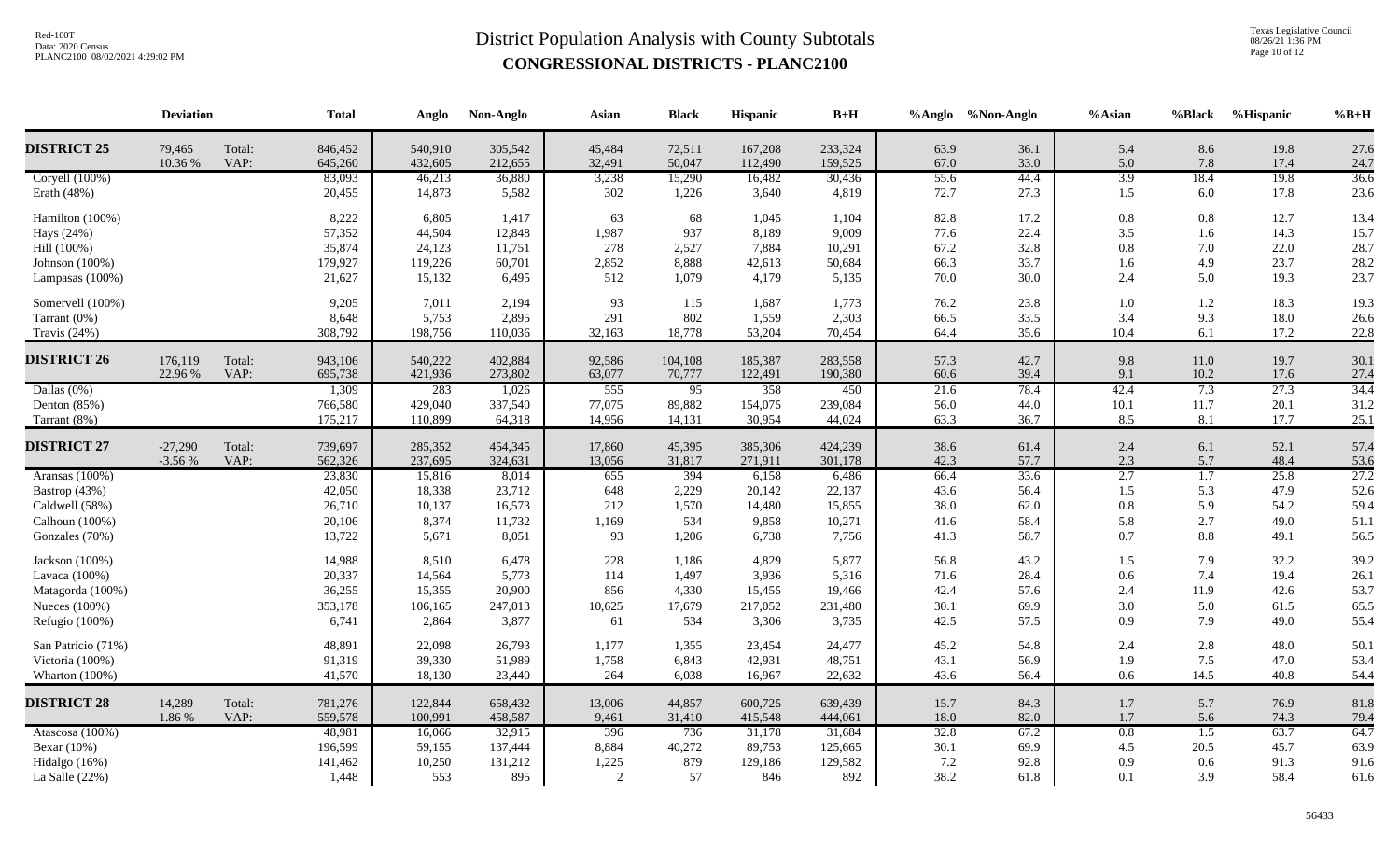Texas Legislative Council 08/26/21 1:36 PM Page 11 of 12

|                                                                      | <b>Deviation</b>      |                | <b>Total</b>                          | Anglo                              | Non-Anglo                             | Asian                     | <b>Black</b>                   | Hispanic                              | $B+H$                                 |                             | %Anglo %Non-Anglo            | $%$ Asian                             | %Black                   | %Hispanic                    | $%B+H$                       |
|----------------------------------------------------------------------|-----------------------|----------------|---------------------------------------|------------------------------------|---------------------------------------|---------------------------|--------------------------------|---------------------------------------|---------------------------------------|-----------------------------|------------------------------|---------------------------------------|--------------------------|------------------------------|------------------------------|
| <b>DISTRICT 28</b>                                                   | 14,289<br>1.86 %      | Total:<br>VAP: | 781,276<br>559,578                    | 122,844<br>100,991                 | 658,432<br>458,587                    | 13,006<br>9,461           | 44,857<br>31,410               | 600,725<br>415,548                    | 639,439<br>444,061                    | 15.7<br>18.0                | 84.3<br>82.0                 | 1.7<br>1.7                            | 5.7<br>5.6               | 76.9<br>74.3                 | 81.8<br>79.4                 |
| McMullen (100%)                                                      |                       |                | 600                                   | 353                                | 247                                   | 13                        | 17                             | 224                                   | 231                                   | 58.8                        | 41.2                         | 2.2                                   | 2.8                      | 37.3                         | 38.5                         |
| Starr (100%)<br>Webb (100%)<br>Wilson $(91%)$<br>Zapata (100%)       |                       |                | 65,920<br>267,114<br>45,263<br>13,889 | 1,171<br>9,495<br>25,005<br>796    | 64,749<br>257,619<br>20,258<br>13,093 | 152<br>1,774<br>519<br>41 | 162<br>1,647<br>1,048<br>39    | 64,393<br>254,354<br>17,792<br>12,999 | 64,454<br>255,249<br>18,665<br>13,017 | 1.8<br>3.6<br>55.2<br>5.7   | 98.2<br>96.4<br>44.8<br>94.3 | 0.2<br>0.7<br>1.1<br>0.3              | 0.2<br>0.6<br>2.3<br>0.3 | 97.7<br>95.2<br>39.3<br>93.6 | 97.8<br>95.6<br>41.2<br>93.7 |
| <b>DISTRICT 29</b>                                                   | $-49,732$<br>$-6.48%$ | Total:<br>VAP: | 717,255<br>512,721                    | 63,547<br>54,059                   | 653,708<br>458,662                    | 16,912<br>13,042          | 91,546<br>64,570               | 547,760<br>381,075                    | 632,502<br>442,179                    | 8.9<br>10.5                 | 91.1<br>89.5                 | 2.4<br>2.5                            | 12.8<br>12.6             | 76.4<br>74.3                 | 88.2<br>86.2                 |
| Harris $(15%)$                                                       |                       |                | 717,255                               | 63,547                             | 653,708                               | 16,912                    | 91,546                         | 547,760                               | 632,502                               | 8.9                         | 91.1                         | 2.4                                   | 12.8                     | 76.4                         | 88.2                         |
| <b>DISTRICT 30</b>                                                   | 15,989<br>2.08 %      | Total:<br>VAP: | 782,976<br>581,745                    | 112,103<br>100,978                 | 670,873<br>480,767                    | 20,457<br>16,510          | 331,970<br>248,690             | 318,581<br>212,988                    | 643,025<br>458,049                    | 14.3<br>17.4                | 85.7<br>82.6                 | 2.6<br>2.8                            | 42.4<br>42.7             | 40.7<br>36.6                 | 82.1<br>78.7                 |
| Dallas (30%)                                                         |                       |                | 782,976                               | 112,103                            | 670,873                               | 20,457                    | 331,970                        | 318,581                               | 643,025                               | 14.3                        | 85.7                         | 2.6                                   | 42.4                     | 40.7                         | 82.1                         |
| <b>DISTRICT 31</b>                                                   | 166,785<br>21.75 %    | Total:<br>VAP: | 933,772<br>694,856                    | 483,107<br>386,003                 | 450,665<br>308,853                    | 80,139<br>54,424          | 130,533<br>88,710              | 228,349<br>152,101                    | 346,532<br>235,094                    | 51.7<br>55.6                | 48.3<br>44.4                 | 8.6<br>7.8                            | 14.0<br>12.8             | 24.5<br>21.9                 | 37.1<br>33.8                 |
| Bell (88%)<br>Williamson (100%)                                      |                       |                | 324,755<br>609,017                    | 146,697<br>336,410                 | 178,058<br>272,607                    | 15,343<br>64,796          | 79,318<br>51,215               | 81,261<br>147,088                     | 153,422<br>193,110                    | 45.2<br>55.2                | 54.8<br>44.8                 | 4.7<br>10.6                           | 24.4<br>8.4              | 25.0<br>24.2                 | 47.2<br>31.7                 |
| <b>DISTRICT 32</b>                                                   | 22,679<br>2.96 %      | Total:<br>VAP: | 789,666<br>612,612                    | 370,429<br>309,242                 | 419,237<br>303,370                    | 82,993<br>63,633          | 119,306<br>86,304              | 206,662<br>143,313                    | 321,130<br>227,221                    | 46.9<br>50.5                | 53.1<br>49.5                 | 10.5<br>10.4                          | 15.1<br>14.1             | 26.2<br>23.4                 | 40.7<br>37.1                 |
| Collin $(6%)$<br>Dallas (28%)                                        |                       |                | 64,966<br>724,700                     | 34,033<br>336,396                  | 30,933<br>388,304                     | 7,985<br>75,008           | 9,637<br>109,669               | 11,980<br>194,682                     | 21,274<br>299,856                     | 52.4<br>46.4                | 47.6<br>53.6                 | 12.3<br>10.4                          | 14.8<br>15.1             | 18.4<br>26.9                 | 32.7<br>41.4                 |
| <b>DISTRICT 33</b>                                                   | $-46,343$<br>$-6.04%$ | Total:<br>VAP: | 720,644<br>514,162                    | 86,495<br>74,816                   | 634,149<br>439,346                    | 21,702<br>16,278          | 128,381<br>92,593              | 483,195<br>327,768                    | 606,109<br>417,728                    | 12.0<br>14.6                | 88.0<br>85.4                 | 3.0<br>3.2                            | 17.8<br>18.0             | 67.1<br>63.7                 | 84.1<br>81.2                 |
| Dallas $(14%)$<br>Tarrant (17%)                                      |                       |                | 353,473<br>367,171                    | 42,650<br>43,845                   | 310,823<br>323,326                    | 8,248<br>13,454           | 35,667<br>92,714               | 265,970<br>217,225                    | 299,314<br>306,795                    | 12.1<br>11.9                | 87.9<br>88.1                 | 2.3<br>3.7                            | 10.1<br>25.3             | 75.2<br>59.2                 | 84.7<br>83.6                 |
| <b>DISTRICT 34</b>                                                   | $-55,136$<br>$-7.19%$ | Total:<br>VAP: | 711,851<br>516,624                    | 91,164<br>77,315                   | 620,687<br>439,309                    | 6,268<br>4,868            | 11,724<br>8,497                | 601,512<br>423,961                    | 610,095<br>430,977                    | 12.8<br>15.0                | 87.2<br>85.0                 | 0.9<br>0.9                            | 1.6<br>1.6               | 84.5<br>82.1                 | 85.7<br>83.4                 |
| Bee (100%)<br>Cameron (100%)<br>De Witt (100%)<br>Goliad (100%)      |                       |                | 31,047<br>421,017<br>19,824<br>7,012  | 8,600<br>37,107<br>10,854<br>4,246 | 22,447<br>383,910<br>8,970<br>2,766   | 307<br>3,637<br>105<br>60 | 2,558<br>3,410<br>1,867<br>349 | 19,392<br>376,680<br>6,890<br>2,288   | 21,804<br>378,477<br>8,564<br>2,569   | 27.7<br>8.8<br>54.8<br>60.6 | 72.3<br>91.2<br>45.2<br>39.4 | $\overline{1.0}$<br>0.9<br>0.5<br>0.9 | 8.2<br>0.8<br>9.4<br>5.0 | 62.5<br>89.5<br>34.8<br>32.6 | 70.2<br>89.9<br>43.2<br>36.6 |
| Gonzales (30%)                                                       |                       |                | 5,931                                 | 2,488                              | 3,443                                 | 29                        | 185                            | 3,159                                 | 3,318                                 | 41.9                        | 58.1                         | 0.5                                   | 3.1                      | 53.3                         | 55.9                         |
| Hidalgo (13%)<br>Jim Wells (100%)<br>Kenedy (100%)<br>Kleberg (100%) |                       |                | 116,711<br>38,891<br>350<br>31,040    | 7,785<br>6,963<br>73<br>6,728      | 108,926<br>31,928<br>277<br>24,312    | 619<br>216<br>10<br>973   | 640<br>414<br>12<br>1,361      | 107,710<br>30,835<br>261<br>21,920    | 107,923<br>31,082<br>264<br>23,006    | 6.7<br>17.9<br>20.9<br>21.7 | 93.3<br>82.1<br>79.1<br>78.3 | 0.5<br>0.6<br>2.9<br>3.1              | 0.5<br>1.1<br>3.4<br>4.4 | 92.3<br>79.3<br>74.6<br>70.6 | 92.5<br>79.9<br>75.4<br>74.1 |